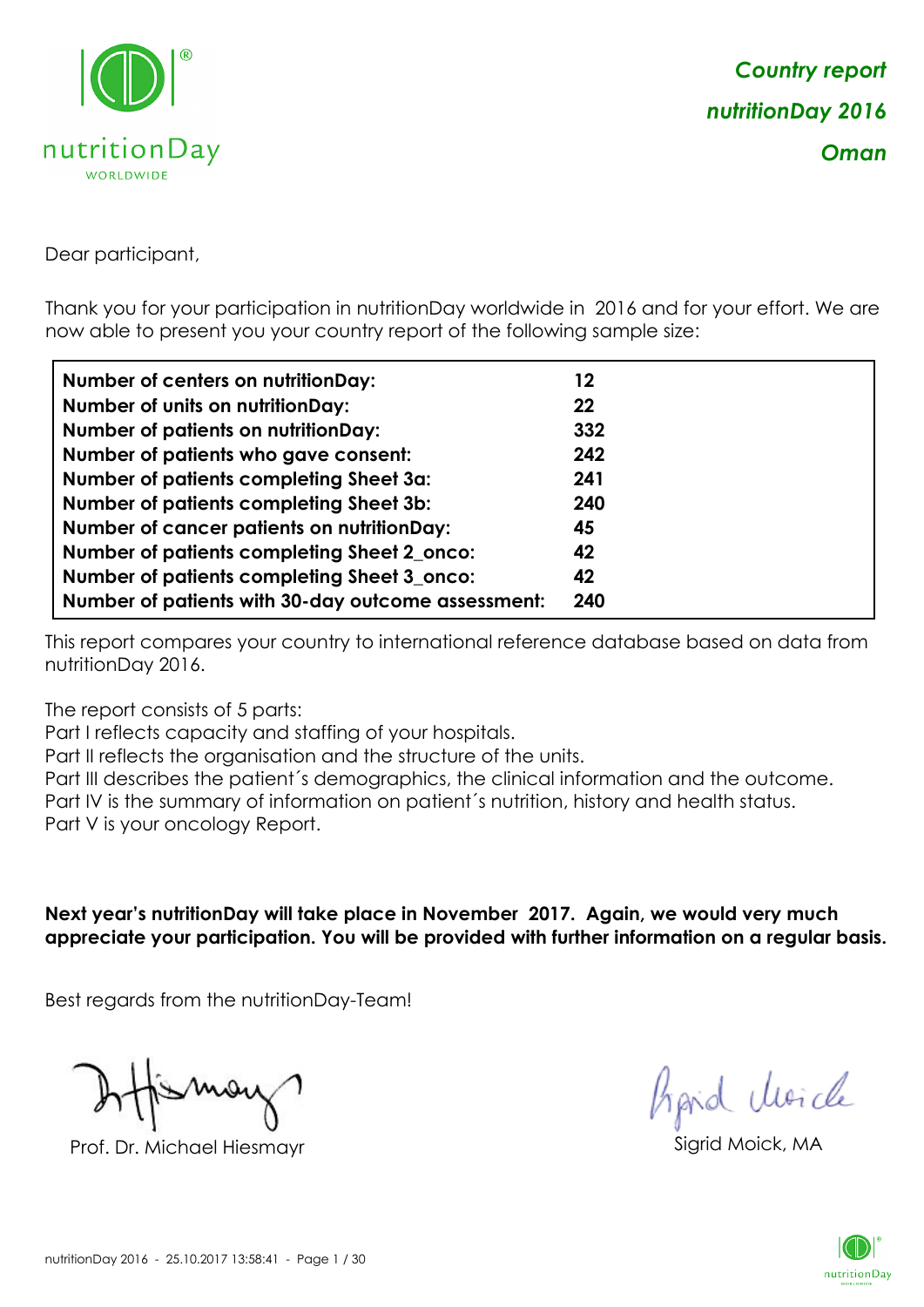### *I. Hospital capacity and staffing ("Hospital sheet"):*

|                                                                                    | <b>YOUR RESULTS</b> | <b>REFERENCE RESULTS</b> |
|------------------------------------------------------------------------------------|---------------------|--------------------------|
| 1. Total number of beds in hospital                                                | 242 [208-429]       | 305 [180-526]            |
|                                                                                    |                     |                          |
| 2. Total number of admissions in the hospital last year                            | 17742 [7924-25065]  | 17891 [8741-38415]       |
|                                                                                    |                     |                          |
| 3. Total number of staff in the hospital                                           |                     |                          |
| <b>Total medical doctors</b>                                                       | 162 [104-290]       | 162 [65-328]             |
| <b>Medical specialists</b>                                                         | 91 [73-128]         | 108 [44-210]             |
| Medical non-specialists                                                            | 59 [40-72]          | 35 [12-81]               |
| <b>Nurses</b>                                                                      | 481 [393-788]       | 346 [124-710]            |
| <b>Dieticians</b>                                                                  | $4[3-5]$            | $4[1-8]$                 |
| <b>Nutritionists</b>                                                               | $0 [0-0]$           | $1[0-4]$                 |
| Pharmacists                                                                        | 33 [31-41]          | $6[3-14]$                |
| Kitchen staff                                                                      | 49 [37-69]          | 28 [11-55]               |
|                                                                                    |                     |                          |
| <b>Full time equivalent</b>                                                        |                     |                          |
| <b>Total medical doctors</b>                                                       | 393 [286-460]       | 126 [56-296]             |
| <b>Medical specialists</b>                                                         | 126 [92-168]        | 88 [44-210]              |
| Medical non-specialists                                                            | 64 [60-101]         | 33 [11-83]               |
| <b>Nurses</b>                                                                      | 481 [393-788]       | 317 [123-726]            |
| <b>Dieticians</b>                                                                  | $10$ [5-13]         | $4[1-7]$                 |
| <b>Nutritionists</b>                                                               | $2[1-3]$            | $1[0-4]$                 |
| Pharmacists                                                                        | 39 [28-58]          | $5[2-11]$                |
| Kitchen staff                                                                      | 84 [57-127]         | 25 [12-50]               |
|                                                                                    |                     |                          |
| 4. Does the hospital have a nutrition care strategy?                               | 7 (58.3%) Yes       | 269 (76.0%) Yes          |
|                                                                                    |                     |                          |
| 5. Which nutrition-related standards or routine activities exist in your hospital? |                     |                          |
| Nutrition training is available                                                    | 7 (58.3%) Yes       | 226 (63.8%) Yes          |
| Nutrition steering committee is available                                          | 5 (41.7%) Yes       | 207 (58.5%) Yes          |
| Quality indicators are recorded and reported to national<br>or regional level      | 5 (41.7%) Yes       | 139 (39.3%) Yes          |
| Quality indicators are used for internal benchmarking                              | 5 (41.7%) Yes       | 171 (48.3%) Yes          |
| Patient feedback about food and food service is collected<br>using a questionnaire | 10 (83.3%) Yes      | 250 (70.6%) Yes          |
| None                                                                               |                     | 30 (8.5%) Yes            |
| No answer given                                                                    |                     |                          |

#### **6. Which codes are available /routinely used in your hospital for billing and reimbursement purposes?**

| Codes available            |               |                 |
|----------------------------|---------------|-----------------|
| <b>Nutrition Support</b>   | 5 (41.7%) Yes | 175 (49.4%) Yes |
| Oral nutrition supplements | 8 (66.7%) Yes | 141 (39.8%) Yes |

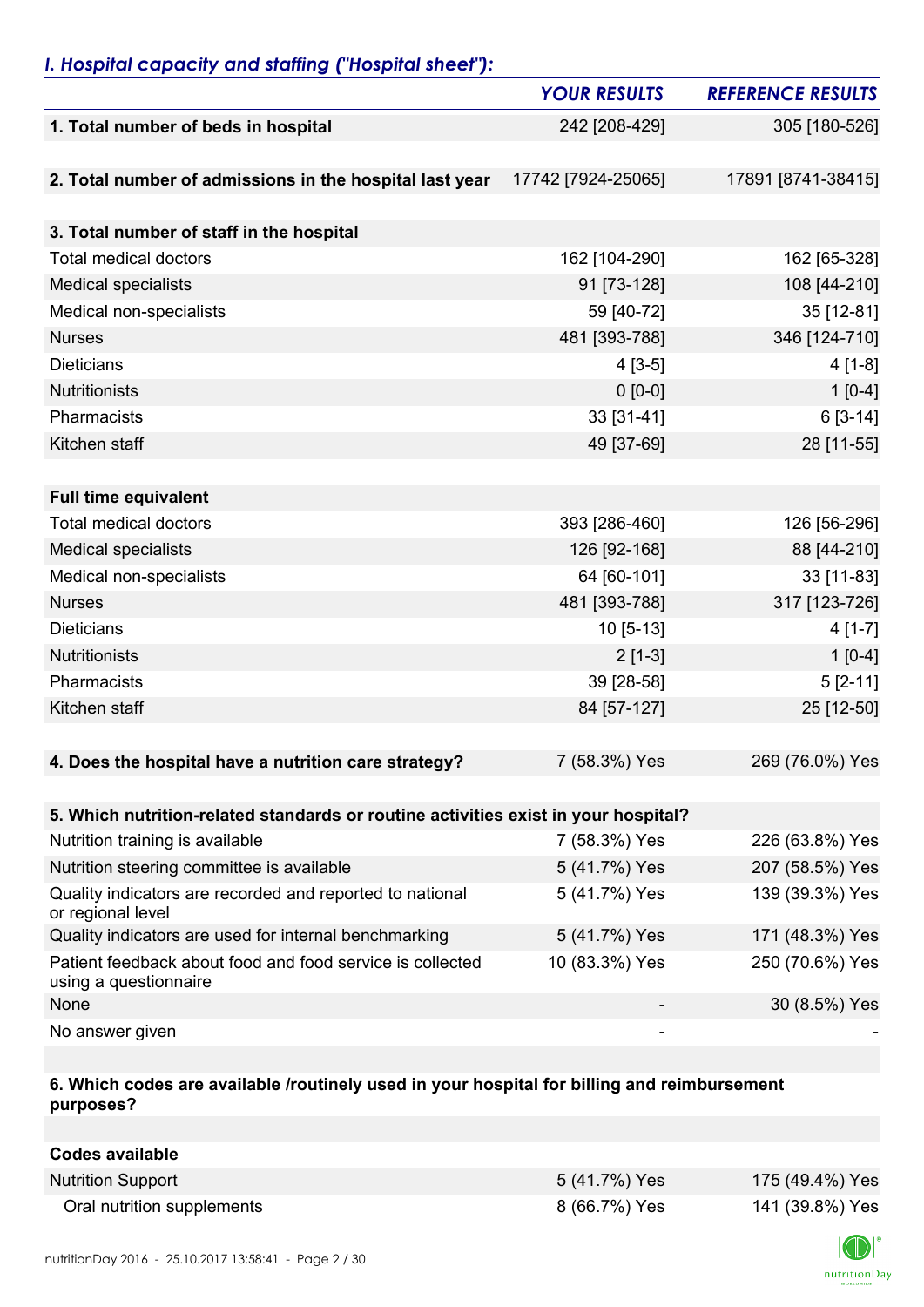| Parenteral nutrition                                      | 6 (50.0%) Yes | 202 (57.1%) Yes |
|-----------------------------------------------------------|---------------|-----------------|
| <b>Enteral nutrition</b>                                  | 7 (58.3%) Yes | 167 (47.2%) Yes |
| Dietary counseling                                        | 6 (50.0%) Yes | 120 (33.9%) Yes |
| Specific dietary interventions                            | 5 (41.7%) Yes | 104 (29.4%) Yes |
| Screening for malnutrition                                | 3 (25.0%) Yes | 88 (24.9%) Yes  |
| <b>Risk of malnutrition</b>                               | 3 (25.0%) Yes | 90 (25.4%) Yes  |
| Malnutrition (in general)                                 | 5 (41.7%) Yes | 170 (48.0%) Yes |
| Severity of malnutrition (i.e. mild, moderate, severe)    | 3 (25.0%) Yes | 154 (43.5%) Yes |
| No information available from billing/finance/controlling | 4 (33.3%) Yes | 55 (15.5%) Yes  |
| No answer given                                           |               | 28 (7.9%)       |
|                                                           |               |                 |
| <b>Codes routinely used</b>                               |               |                 |
| <b>Nutrition Support</b>                                  | 5 (41.7%) Yes | 139 (39.3%) Yes |
| Oral nutrition supplements                                | 5 (41.7%) Yes | 111 (31.4%) Yes |
| Parenteral nutrition                                      | 4 (33.3%) Yes | 177 (50.0%) Yes |
| <b>Enteral nutrition</b>                                  | 5 (41.7%) Yes | 145 (41.0%) Yes |
| Dietary counseling                                        | 4 (33.3%) Yes | 88 (24.9%) Yes  |
| Specific dietary interventions                            | 4 (33.3%) Yes | 84 (23.7%) Yes  |
| Screening for malnutrition                                | 3 (25.0%) Yes | 68 (19.2%) Yes  |
| <b>Risk of malnutrition</b>                               | 2 (16.7%) Yes | 61 (17.2%) Yes  |
| Malnutrition (in general)                                 | 3 (25.0%) Yes | 138 (39.0%) Yes |
| Severity of malnutrition (i.e. mild, moderate, severe)    | 3 (25.0%) Yes | 126 (35.6%) Yes |
| No information available from billing/finance/controlling | 4 (33.3%) Yes | 68 (19.2%) Yes  |
| No answer given                                           |               | 42 (11.9%)      |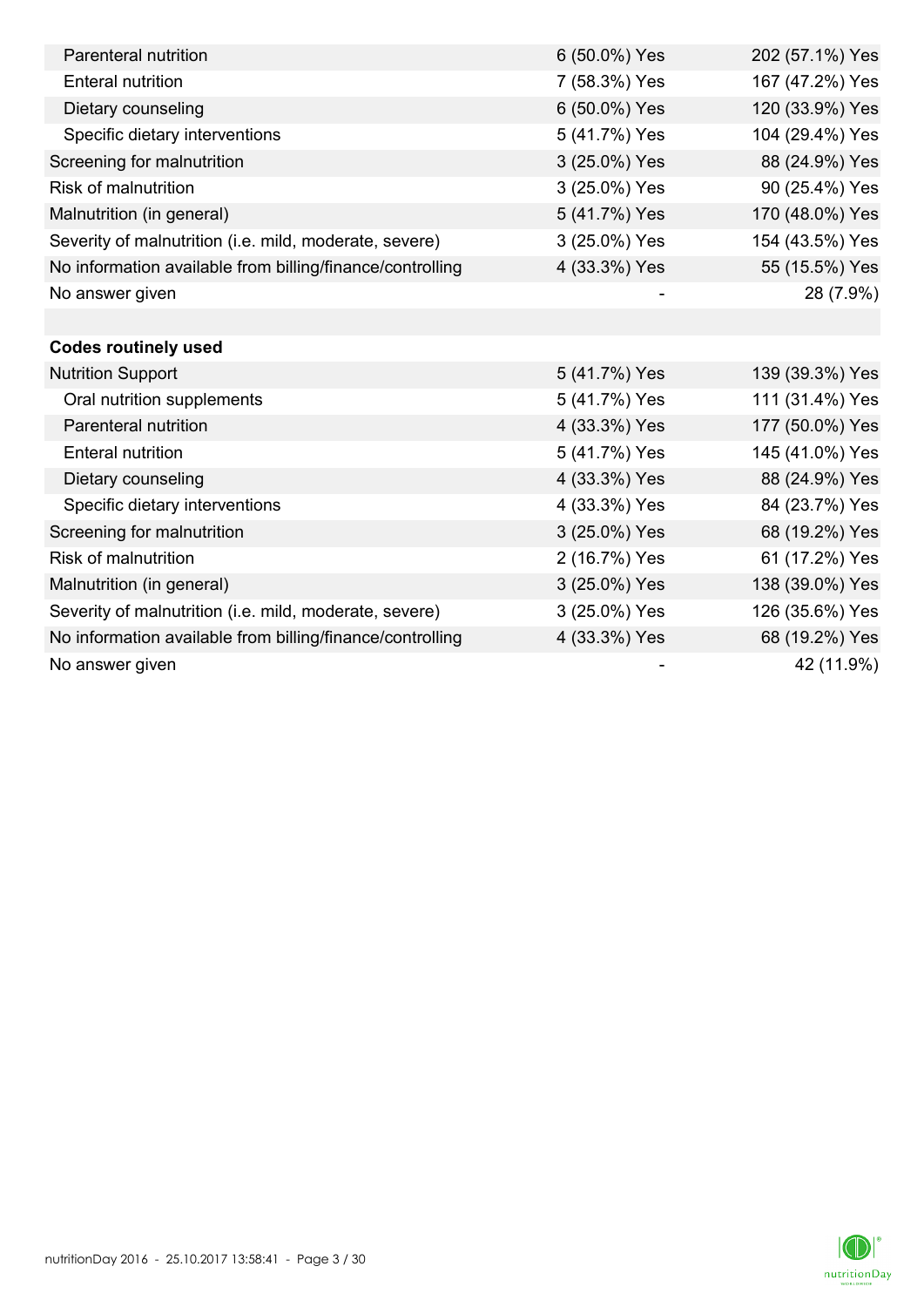# *II. Unit organisation and structures ("Sheet 1a/1b"):*

|                                                                       | <b>YOUR RESULTS</b> | <b>REFERENCE RESULTS</b> |
|-----------------------------------------------------------------------|---------------------|--------------------------|
|                                                                       |                     |                          |
| Internal Medicine / General                                           | 7(31.8%)            | 92 (20.0%)               |
| Internal Medicine / Cardiology                                        |                     | 26 (5.7%)                |
| Internal Medicine / Gastroenterology & hepatology                     |                     | 31 (6.8%)                |
| Internal Medicine / Geriatrics                                        |                     | $37(8.1\%)$              |
| Internal Medicine / Infectious diseases                               |                     | $5(1.1\%)$               |
| Internal Medicine / Nephrology                                        |                     | $5(1.1\%)$               |
| Internal Medicine / Oncology (incl. radiotherapy)                     | 3(13.6%)            | 35 (7.6%)                |
| Interdisciplinary                                                     |                     | 21 (4.6%)                |
| Long term care                                                        |                     | 7(1.5%)                  |
| Neurology                                                             |                     | $14(3.1\%)$              |
| Surgery / General                                                     | 5(22.7%)            | 82 (17.9%)               |
| Surgery/ Cardiac/Vascular/Thoracic                                    |                     | $6(1.3\%)$               |
| Surgery / Neurosurgery                                                |                     | $4(0.9\%)$               |
| Surgery / Orthopedic                                                  | $2(9.1\%)$          | 19 (4.1%)                |
| Trauma                                                                |                     | 7(1.5%)                  |
| Ear Nose Throat (ENT)                                                 | $1(4.5\%)$          | 7(1.5%)                  |
| Gynecology / Obstetrics                                               | $2(9.1\%)$          | 10 (2.2%)                |
| Pediatrics                                                            |                     |                          |
| Psychiatry                                                            |                     | 3(0.7%)                  |
| <b>Others</b>                                                         | $2(9.1\%)$          | 48 (10.5%)               |
|                                                                       |                     |                          |
| 2. Number of registered inpatients at noon                            | 23 [19-27]          | 24 [17-35]               |
|                                                                       |                     |                          |
| 3. Total bed capacity of the unit                                     | 28 [26-32]          | 31 [25-44]               |
|                                                                       |                     |                          |
| 4. Number of each type of staff in the unit for TODAY's morning shift |                     |                          |
|                                                                       |                     |                          |
| <b>Fully trained</b>                                                  |                     |                          |
| <b>Medical doctors</b>                                                | $7[4-18]$           | $4[2-8]$                 |
| <b>Nurses</b>                                                         | $8[6-9]$            | $5[4-8]$                 |
| Nursing aides                                                         | $1[0-2]$            | $2[1-4]$                 |
| <b>Dieticians</b>                                                     | $1[1-1]$            | $1 [0-1]$                |
| <b>Nutritionists</b>                                                  | $0 [0-0]$           | $0 [0-1]$                |
| Administrative staff                                                  | $1[0-1]$            | $1[0-2]$                 |
| Other staff involved in patient care                                  | $1[0-1]$            | $1[0-3]$                 |
|                                                                       |                     |                          |
| In training                                                           |                     |                          |
| <b>Medical doctors</b>                                                | $1[0-4]$            | $1$ [0-3]                |
| <b>Medical students</b>                                               | $0 [0-2]$           | $1[0-2]$                 |
| <b>Nurses</b>                                                         | $1[0-2]$            | $1[0-3]$                 |

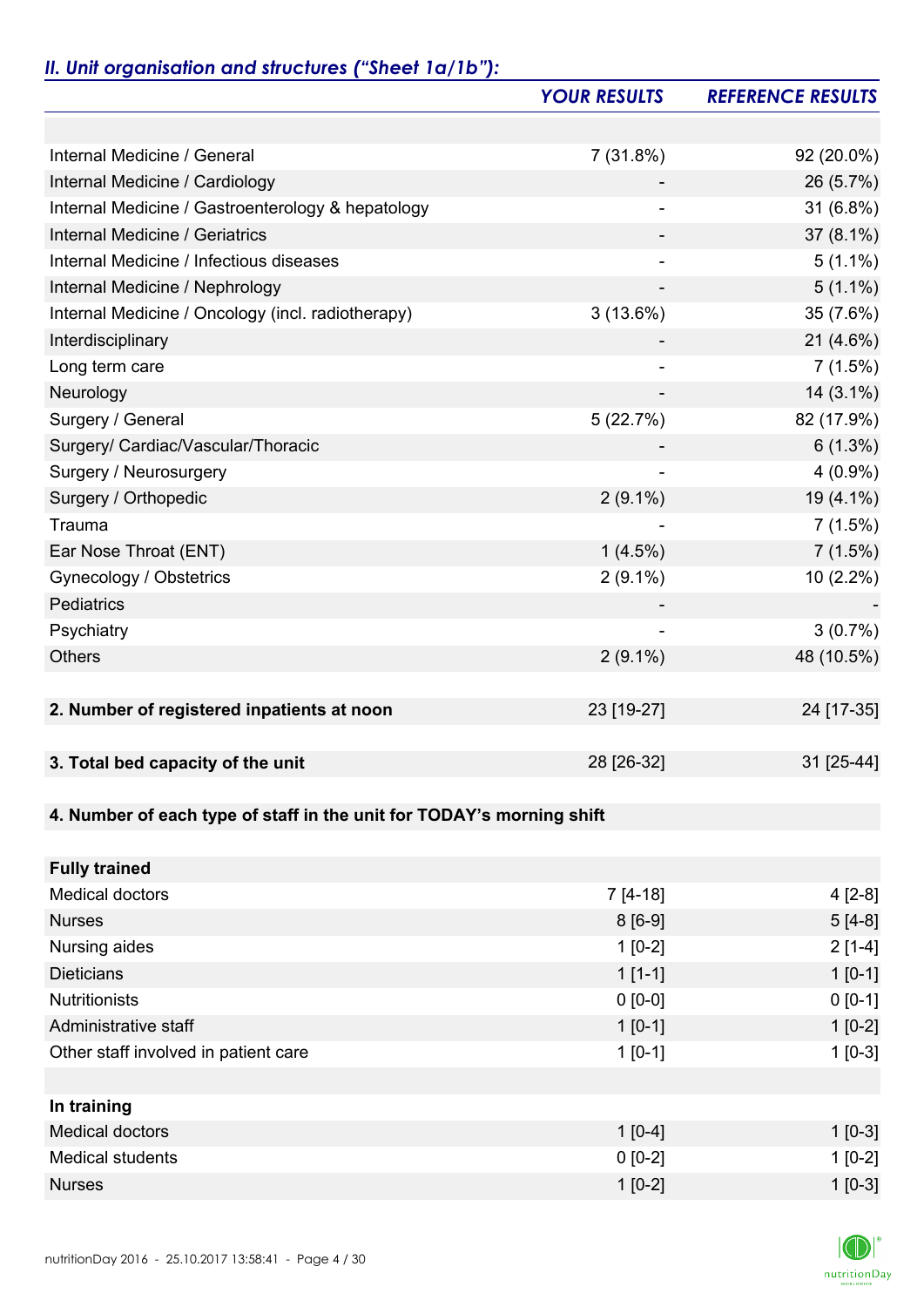| Nursing aides                                                                                       | $0 [0-0]$      | $0[0-0]$        |
|-----------------------------------------------------------------------------------------------------|----------------|-----------------|
| <b>Dieticians</b>                                                                                   | $0 [0-0]$      | $0 [0-0]$       |
| Nutritionists                                                                                       | $0 [0-0]$      | $0[0-0]$        |
| Other staff involved in patient care                                                                | $0 [0-0]$      | $0 [0-0]$       |
|                                                                                                     |                |                 |
| 5. Is there a nutrition support team in your hospital<br>available?                                 | 15 (68.2%) Yes | 323 (73.6%) Yes |
| 6. Does the unit have a nutrition care strategy?                                                    | 9 (40.9%) Yes  | 316 (72.0%) Yes |
| 7. Is there a person in your unit responsible for<br>nutrition care?                                | 9 (40.9%) Yes  | 317 (72.2%) Yes |
| 8. Is there a dietician, nutritionist or dietetic assistant                                         | 18 (81.8%) Yes | 395 (90.0%) Yes |
| available for your unit?                                                                            |                |                 |
| 9. Is specific staff responsible for providing feeding<br>assistance to patients during meal times? | 11 (50.0%) Yes | 268 (61.0%) Yes |
| 10. How do you MAINLY screen/monitor patients for malnutrition?                                     |                |                 |
|                                                                                                     |                |                 |
| At admission                                                                                        |                |                 |
| No routine screening                                                                                | 5 (22.7%) Yes  | 45 (9.8%) Yes   |
| No fixed criteria                                                                                   | 2 (9.1%) Yes   | 10 (2.2%) Yes   |
| Experience / visual assessment only                                                                 | 3 (13.6%) Yes  | 43 (9.4%) Yes   |
| Weighing / BMI only                                                                                 | 11 (50.0%) Yes | 66 (14.4%) Yes  |
| <b>Nutritional Risk Screening (NRS) 2002</b>                                                        |                | 131 (28.5%) Yes |
| Malnutrition Universal Screening Tool (MUST)                                                        | 1 (4.5%) Yes   | 28 (6.1%) Yes   |
| Malnutrition Screening tool (MST)                                                                   | -              | 42 (9.2%) Yes   |
| <b>SNAQ</b>                                                                                         |                | 2 (0.44%) Yes   |
| Other formal tool                                                                                   |                | 70 (15.3%) Yes  |
| I do not know                                                                                       |                | 2 (0.44%) Yes   |
| Missing                                                                                             |                | $20(4.4\%)$     |
|                                                                                                     |                |                 |
| <b>During hospital stay</b>                                                                         |                |                 |
| No routine monitoring                                                                               | 4 (18.2%) Yes  | 43 (9.4%) Yes   |
| No fixed criteria                                                                                   | 5 (22.7%) Yes  | 44 (9.6%) Yes   |
| Experience / visual assessment only                                                                 | 3 (13.6%) Yes  | 90 (19.6%) Yes  |
| Weighing / BMI only                                                                                 | 9 (40.9%) Yes  | 132 (28.8%) Yes |
| Other formal tool                                                                                   |                | 121 (26.4%) Yes |
| I do not know                                                                                       | 1 (4.5%) Yes   | 9 (2.0%) Yes    |
| Missing                                                                                             |                | 20 (4.4%)       |
|                                                                                                     |                |                 |
| 11a. Do you routinely use guidelines or standards for<br>nutrition care?                            | 12 (57.1%) Yes | 343 (78.7%) Yes |

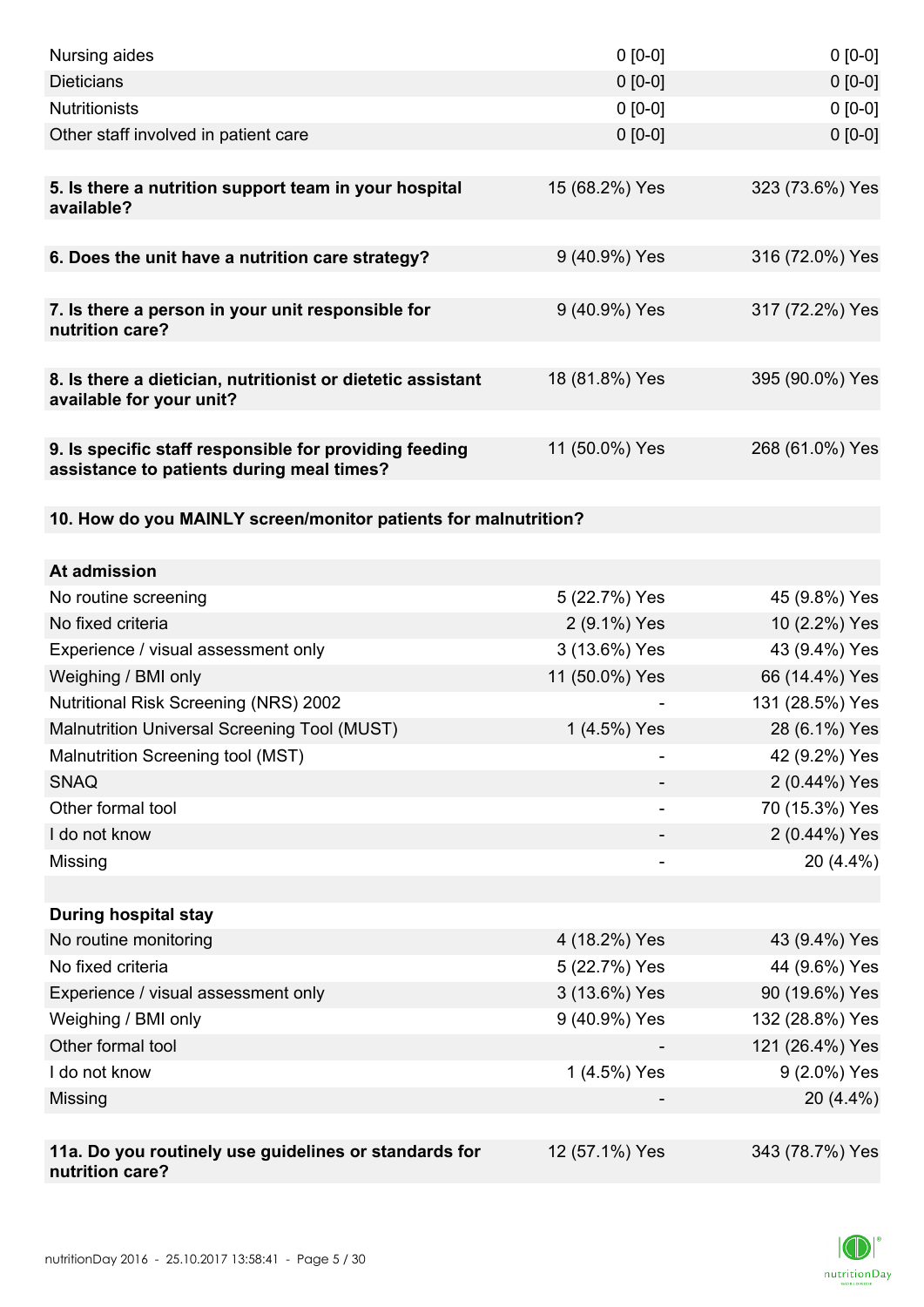| 11b. If yes, which one is mainly used?  |               |                 |
|-----------------------------------------|---------------|-----------------|
| International guidelines                | 1 (8.3%) Yes  | 86 (25.1%) Yes  |
| National guidelines                     | 1 (8.3%) Yes  | 56 (16.3%) Yes  |
| Standards on hospital level             | 1 (8.3%) Yes  | 115 (33.5%) Yes |
| Standards on unit level                 | 2 (16.7%) Yes | 23 (6.7%) Yes   |
| Individual patient nutrition care plans | 7 (58.3%) Yes | 56 (16.3%) Yes  |
| Other                                   |               | 4 (1.2%) Yes    |
| Missing                                 |               | 3(0.87%)        |

# **12. What is routinely done in your unit for given patient groups?**

| 7 (31.8%) Yes  | 139 (30.3%) Yes |
|----------------|-----------------|
| 9 (40.9%) Yes  | 192 (41.8%) Yes |
| 10 (45.5%) Yes | 246 (53.6%) Yes |
| 10 (45.5%) Yes | 277 (60.3%) Yes |
| 14 (63.6%) Yes | 285 (62.1%) Yes |
| 11 (50.0%) Yes | 172 (37.5%) Yes |
| 9 (40.9%) Yes  | 232 (50.5%) Yes |
| 7 (31.8%) Yes  | 226 (49.2%) Yes |
|                |                 |
|                |                 |
| 2 (9.1%) Yes   | 98 (21.4%) Yes  |
| 9 (40.9%) Yes  | 208 (45.3%) Yes |
| 10 (45.5%) Yes | 258 (56.2%) Yes |
| 8 (36.4%) Yes  | 304 (66.2%) Yes |
| 12 (54.5%) Yes | 284 (61.9%) Yes |
| 1 (4.5%) Yes   | 183 (39.9%) Yes |
| 8 (36.4%) Yes  | 261 (56.9%) Yes |
| 9 (40.9%) Yes  | 257 (56.0%) Yes |
|                |                 |
|                |                 |
| 2 (9.1%) Yes   | 193 (42.0%) Yes |
| 4 (18.2%) Yes  | 126 (27.5%) Yes |
| 2 (9.1%) Yes   | 74 (16.1%) Yes  |
| 3 (13.6%) Yes  | 57 (12.4%) Yes  |
| 1 (4.5%) Yes   | 73 (15.9%) Yes  |
| 6 (27.3%) Yes  | 101 (22.0%) Yes |
| 1 (4.5%) Yes   | 50 (10.9%) Yes  |
| 1 (4.5%) Yes   | 44 (9.6%) Yes   |
|                |                 |
|                |                 |
| 9 (40.9%) Yes  | 34 (7.4%) Yes   |
| 3 (13.6%) Yes  | 38 (8.3%) Yes   |
|                |                 |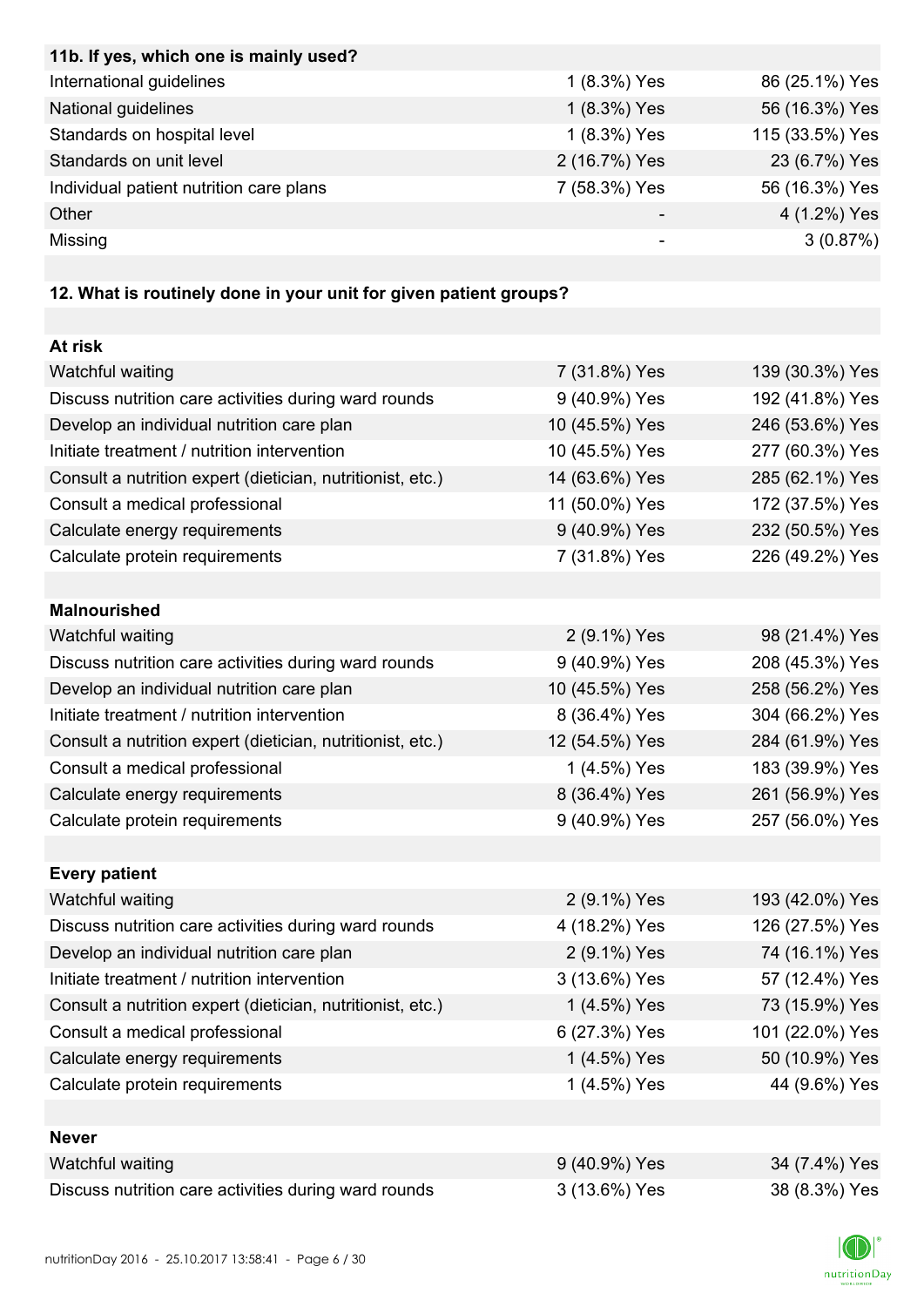| Develop an individual nutrition care plan                          | 1 (4.5%) Yes   | 31 (6.8%) Yes   |
|--------------------------------------------------------------------|----------------|-----------------|
| Initiate treatment / nutrition intervention                        | 1 (4.5%) Yes   | 6 (1.3%) Yes    |
| Consult a nutrition expert (dietician, nutritionist, etc.)         | 1 (4.5%) Yes   | 8 (1.7%) Yes    |
| Consult a medical professional                                     | 2 (9.1%) Yes   | 49 (10.7%) Yes  |
| Calculate energy requirements                                      | 5 (22.7%) Yes  | 50 (10.9%) Yes  |
| Calculate protein requirements                                     | 6 (27.3%) Yes  | 54 (11.8%) Yes  |
|                                                                    |                |                 |
| I do not know                                                      |                |                 |
| Watchful waiting                                                   | 2 (9.1%) Yes   | 20 (4.4%) Yes   |
| Discuss nutrition care activities during ward rounds               |                | 10 (2.2%) Yes   |
| Develop an individual nutrition care plan                          |                | 5 (1.1%) Yes    |
| Initiate treatment / nutrition intervention                        | 1 (4.5%) Yes   | 4 (0.87%) Yes   |
| Consult a nutrition expert (dietician, nutritionist, etc.)         |                | 4 (0.87%) Yes   |
| Consult a medical professional                                     | 1 (4.5%) Yes   | 18 (3.9%) Yes   |
| Calculate energy requirements                                      |                | 11 (2.4%) Yes   |
| Calculate protein requirements                                     |                | 13 (2.8%) Yes   |
|                                                                    |                |                 |
| 13. When do you routinely weigh your patients?                     |                |                 |
| at admission                                                       | 13 (59.1%) Yes | 291 (63.4%) Yes |
| Within 24 hours                                                    |                | 64 (13.9%) Yes  |
| Within 48 hours                                                    |                | 20 (4.4%) Yes   |
| Within 72 hours                                                    | -              | 13 (2.8%) Yes   |
| Every week                                                         | 3 (13.6%) Yes  | 152 (33.1%) Yes |
| Occasionally                                                       | 3 (13.6%) Yes  | 59 (12.9%) Yes  |
| When requested                                                     | 13 (59.1%) Yes | 207 (45.1%) Yes |
| At discharge                                                       | 1 (4.5%) Yes   | 20 (4.4%) Yes   |
| Never                                                              |                | 8 (1.7%) Yes    |
| I do not know                                                      |                | 1 (0.22%) Yes   |
| No answer given                                                    | $3(5.0\%)$     | 22 (4.8%)       |
|                                                                    |                |                 |
| 14. What do you do to support adequate food intake of patients?    |                |                 |
| Offer additional meals or in between snacks                        | 13 (59.1%) Yes | 338 (73.6%) Yes |
| Offer meal choices                                                 | 17 (77.3%) Yes | 336 (73.2%) Yes |
| Offer different portion sizes                                      | 9 (40.9%) Yes  | 282 (61.4%) Yes |
| Consider food presentation                                         | 6 (27.3%) Yes  | 192 (41.8%) Yes |
| Change food texture/consistency as needed                          | 12 (54.5%) Yes | 376 (81.9%) Yes |
| Consider patient problems with eating and drinking                 | 18 (81.8%) Yes | 372 (81.0%) Yes |
| Ensure that mealtimes are undisturbed/protected<br>mealtime policy | 1 (4.5%) Yes   | 51 (11.1%) Yes  |
| Promote positive eating environment                                | 1 (4.5%) Yes   | 82 (17.9%) Yes  |
| Consider cultural/religious preferences                            | 2 (9.1%) Yes   | 188 (41.0%) Yes |
| Consider patient allergies / intolerances                          | 2 (9.1%) Yes   | 214 (46.6%) Yes |
| Other                                                              |                | 29 (6.3%) Yes   |
| I do not know                                                      |                | 6 (1.3%) Yes    |
| No answer given                                                    |                | 20 (4.4%)       |

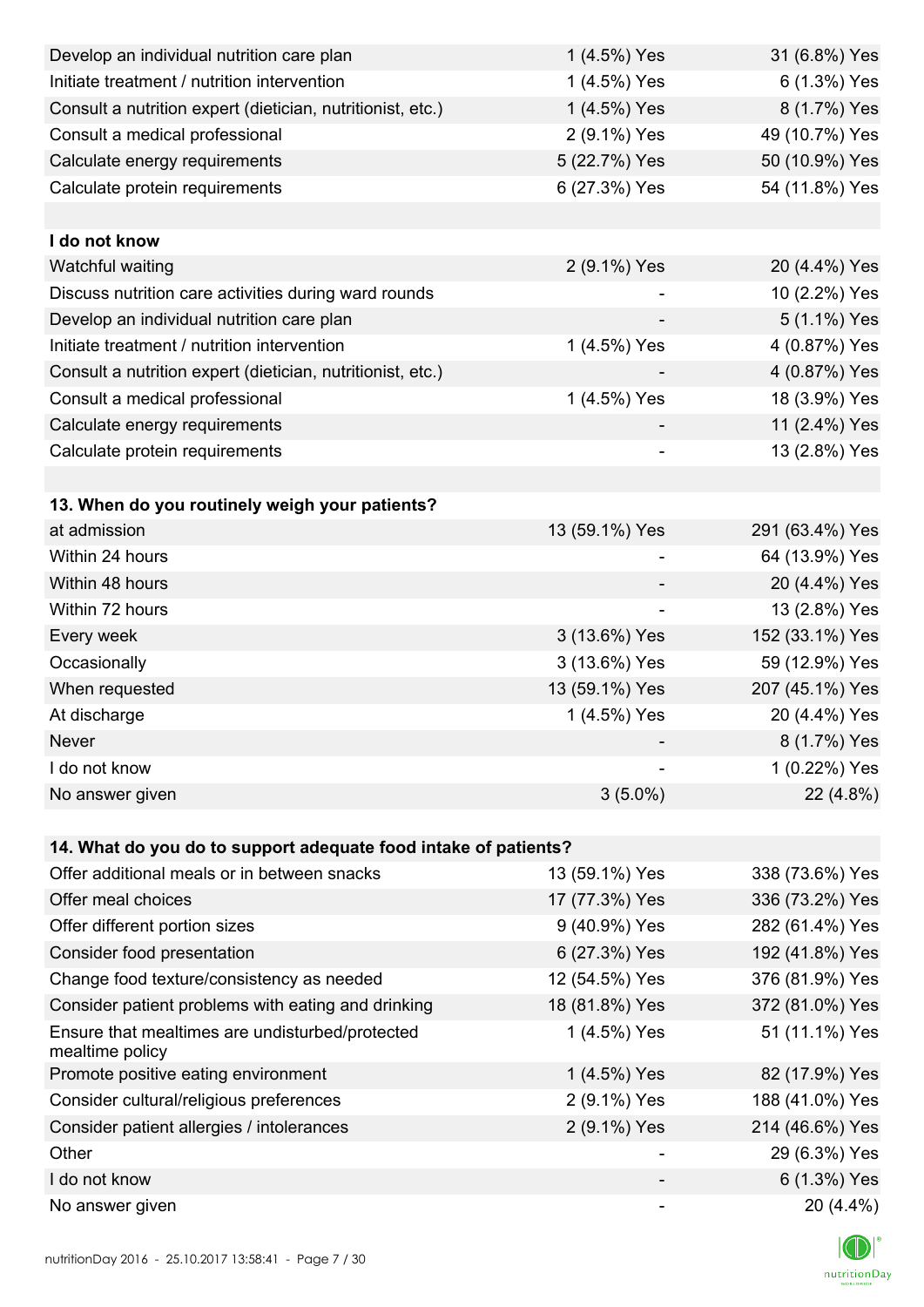| 15. Which nutrition-related standards or routine activities exist in your unit?      |                |                 |
|--------------------------------------------------------------------------------------|----------------|-----------------|
| Nutrition training is available                                                      | 2 (9.1%) Yes   | 257 (56.0%) Yes |
| Reporting of nutrition related information to hospital<br>managers                   | 13 (59.1%) Yes | 201 (43.8%) Yes |
| Quality indicators are recorded and reported to national<br>or regional level        | 3 (13.6%) Yes  | 123 (26.8%) Yes |
| Quality indicators are used for internal benchmarking                                | 1 (4.5%) Yes   | 166 (36.2%) Yes |
| Patient feedback about food and food service is collected<br>using a questionnaire   | 15 (68.2%) Yes | 291 (63.4%) Yes |
| None                                                                                 | 1 (4.5%) Yes   | 21 (4.6%) Yes   |
| I do not know                                                                        |                | 11 (2.4%) Yes   |
| No answer given                                                                      | $1(4.5\%)$     | 36 (7.8%)       |
|                                                                                      |                |                 |
| 16. At admission what is asked and documented?                                       |                |                 |
| Change in weight                                                                     | 12 (54.5%) Yes | 358 (78.0%) Yes |
| Eating habits/difficulties                                                           | 14 (63.6%) Yes | 336 (73.2%) Yes |
| Nutrition before admission                                                           | 7 (31.8%) Yes  | 260 (56.6%) Yes |
| None                                                                                 |                | 9 (2.0%) Yes    |
| I do not know                                                                        |                | 5 (1.1%) Yes    |
| No answer given                                                                      | $1(4.5\%)$     | 38 (8.3%)       |
|                                                                                      |                |                 |
| 17. On what forms is there a specific part about eating, nutrition or malnutrition?  |                |                 |
|                                                                                      |                |                 |
| a. Patient Record has a section for                                                  |                |                 |
| indicating if the patient is malnourished or at risk of<br>malnutrition              | 10 (45.5%) Yes | 323 (70.4%) Yes |
| nutrition treatment                                                                  | 5 (22.7%) Yes  | 270 (58.8%) Yes |
| None                                                                                 | 5 (22.7%) Yes  | 30 (6.5%) Yes   |
| I do not know                                                                        | 5 (22.7%) Yes  | 270 (58.8%) Yes |
|                                                                                      |                |                 |
| b. Discharge Letter                                                                  |                |                 |
| summarizes nutrition treatment received during stay                                  | 7 (31.8%) Yes  | 162 (35.3%) Yes |
| makes future nutrition-related recommendations                                       | 14 (63.6%) Yes | 258 (56.2%) Yes |
| None                                                                                 | 5 (22.7%) Yes  | 56 (12.2%) Yes  |
| I do not know                                                                        |                | 23 (5.0%) Yes   |
|                                                                                      |                |                 |
| 18. Do you provide brochures about malnutrition to at<br>risk/malnourished patients? | 7 (46.7%) Yes  | 162 (43.9%) Yes |
| 19. Who filled in this sheet?                                                        |                |                 |

| Head staff           | 8 (36.4%) Yes  | 117 (25.5%) Yes |
|----------------------|----------------|-----------------|
| Dietician            | 12 (54.5%) Yes | 236 (51.4%) Yes |
| <b>Nurse</b>         | 5 (22.7%) Yes  | 124 (27.0%) Yes |
| Physician            | 2 (9.1%) Yes   | 72 (15.7%) Yes  |
| Administrative staff |                | 4 (0.87%) Yes   |

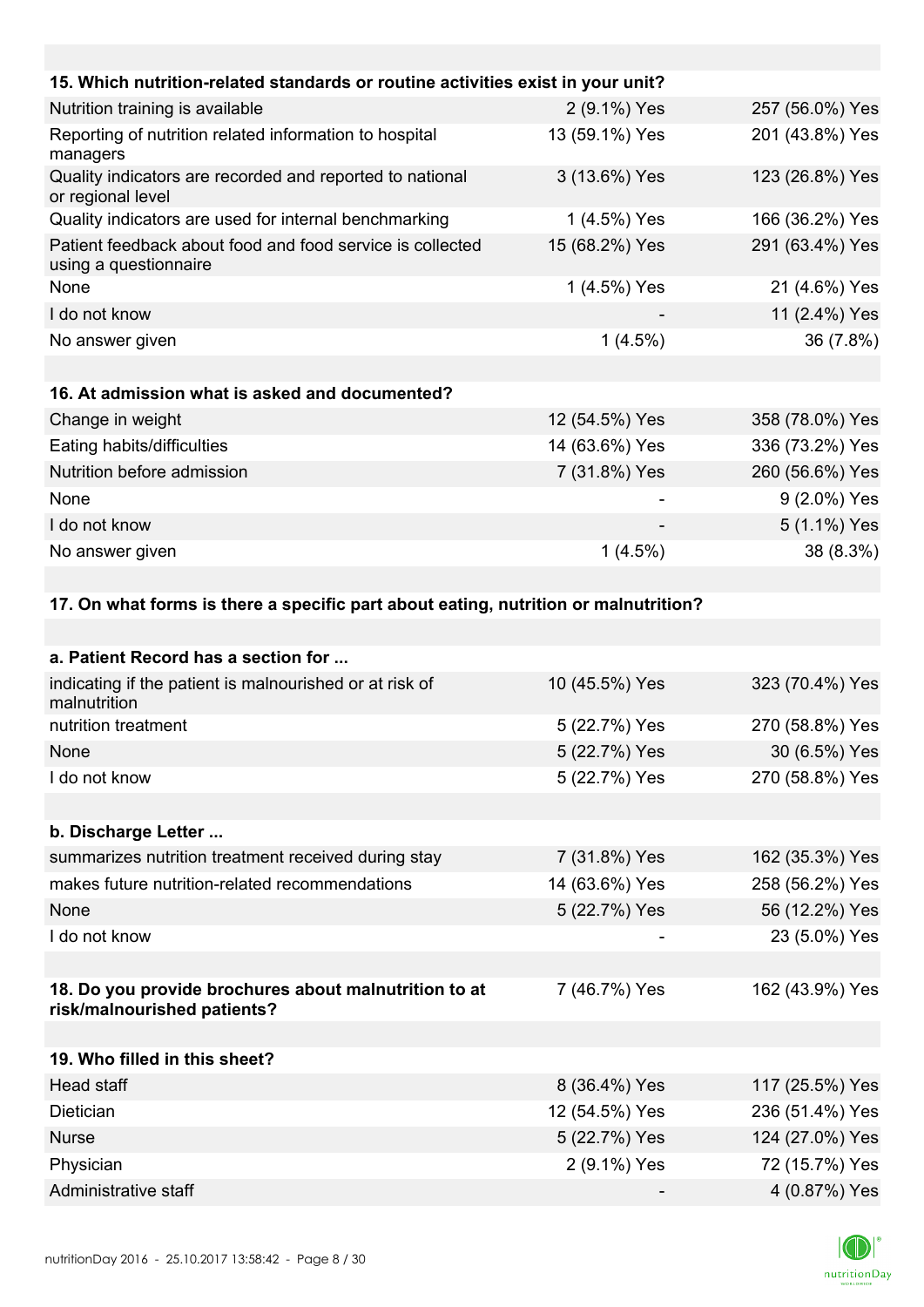| Other         | -                        | 7 (1.5%) Yes             |
|---------------|--------------------------|--------------------------|
| None          | $\overline{\phantom{0}}$ | $\overline{\phantom{0}}$ |
| I do not know | $\overline{\phantom{0}}$ | 3 (0.65%) Yes            |

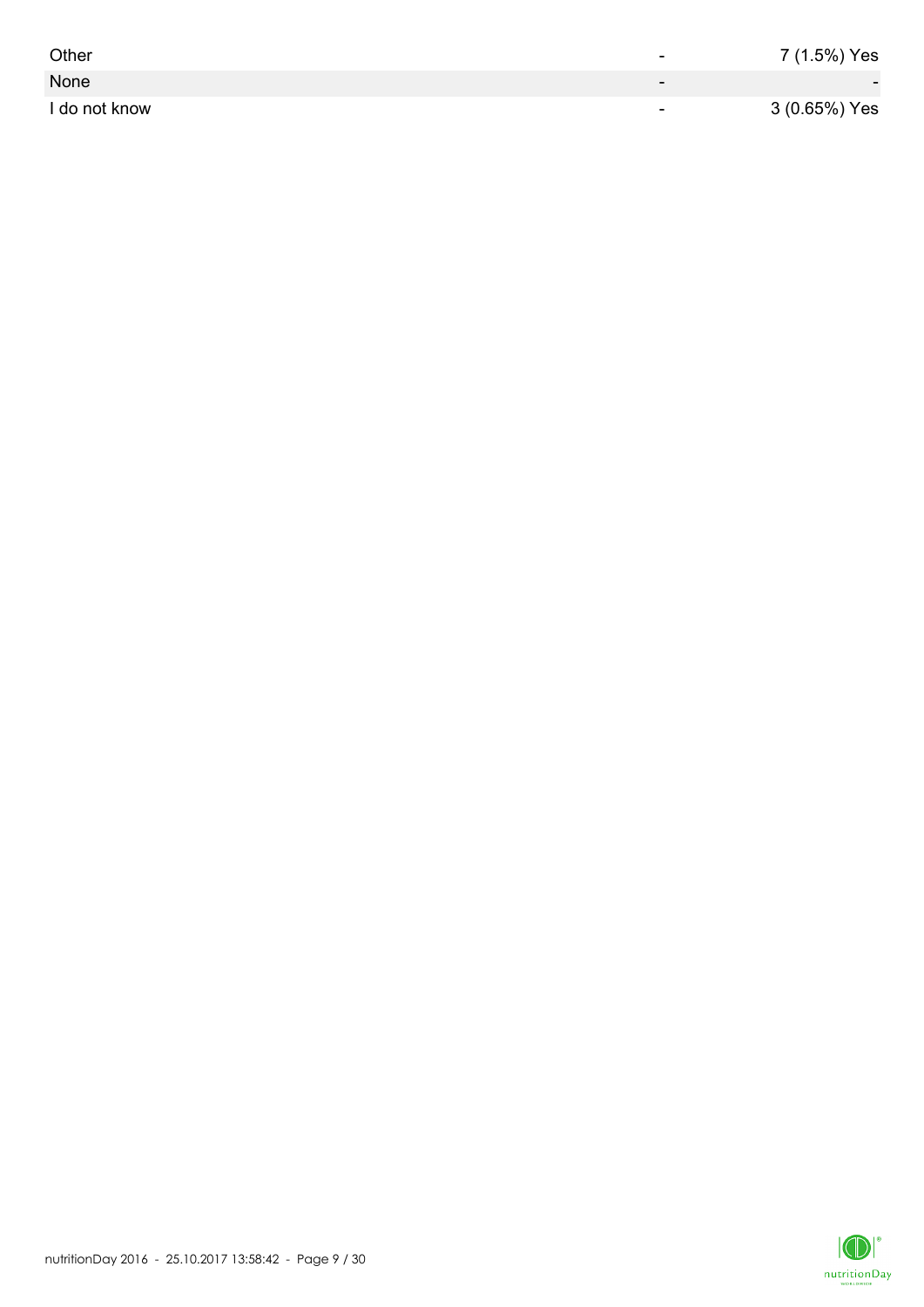|                                                                                         | <b>YOUR RESULTS</b> | <b>REFERENCE RESULTS</b> |
|-----------------------------------------------------------------------------------------|---------------------|--------------------------|
|                                                                                         |                     |                          |
| Total                                                                                   | 242                 | 8743                     |
| Age                                                                                     | 43 [29-62]          | 67 [53-78]               |
| Female                                                                                  | 129 (53.3%)         | 4410 (50.4%)             |
| Weight                                                                                  | 61.9±18.8           | 69.1±18.8                |
| Height                                                                                  | 159±10              | 164±10                   |
| <b>BMI</b>                                                                              | $25.1 \pm 5.9$      | $25.5 \pm 6.0$           |
|                                                                                         |                     |                          |
| 1. This hospital admission was                                                          |                     |                          |
| planned                                                                                 | 83 (34.3%)          | 3052 (34.9%)             |
| an emergency                                                                            | 132 (54.5%)         | 5037 (57.6%)             |
| I do not know                                                                           | 27 (11.2%)          | 654 (7.5%)               |
| No answer given                                                                         |                     |                          |
|                                                                                         |                     |                          |
| 2a. Diagnosis at admission                                                              |                     |                          |
| 0100 Infectious and parasitic diseases                                                  | 17 (7.0%)           | 801 (9.2%)               |
| 0200 Neoplasms                                                                          | 23 (9.5%)           | 1381 (15.8%)             |
| 0300 Blood and bloodforming organs and the immune<br>mechanism                          | 33 (13.6%)          | 578 (6.6%)               |
| 0400 Endocrine, nutritional and metabolic diseases                                      | 20 (8.3%)           | 1043 (11.9%)             |
| 0500 Mental health                                                                      | 9(3.7%)             | 333 (3.8%)               |
| 0600 Nervous system                                                                     | 11 $(4.5\%)$        | 762 (8.7%)               |
| 0700 Eye and adnexa                                                                     | 11 (4.5%)           | 131 (1.5%)               |
| 0800 Ear and mastoid process                                                            | 4(1.7%)             | 70 (0.80%)               |
| 0900 Circulatory system                                                                 | 28 (11.6%)          | 1723 (19.7%)             |
| 1000 Respiratory system                                                                 | 36 (14.9%)          | 1358 (15.5%)             |
| 1100 Digestive system                                                                   | 35 (14.5%)          | 2210 (25.3%)             |
| 1200 Skin and subcutaneous tissue                                                       | $8(3.3\%)$          | 424 (4.8%)               |
| 1300 Musculoskeletal system and connective tissue                                       | 26 (10.7%)          | 1276 (14.6%)             |
| 1400 Genitourinary system                                                               | 12 (5.0%)           | 809 (9.3%)               |
| 1500 Pregnancy, childbirth and the puerperium                                           | 15 (6.2%)           | 123 (1.4%)               |
| 1600 Conditions originating in the perinatal period                                     | $5(2.1\%)$          | 21 (0.24%)               |
| 1700 Congenital/chromosomal abnormalities                                               |                     | $9(0.10\%)$              |
| 1800 Symptoms, signs, abnormal clinical/lab findings                                    | 26 (10.7%)          | 391 (4.5%)               |
| 1900 Injury, poisoning                                                                  | $1(0.41\%)$         | 276 (3.2%)               |
| 2000 External causes of morbidity and mortality (e.g.<br>transport accidents, assaults) | $8(3.3\%)$          | 156 (1.8%)               |
| 2100 Factors influencing health status and contact with<br>health services              | 19 (7.9%)           | 210 (2.4%)               |
| No answer given                                                                         |                     |                          |
|                                                                                         |                     |                          |
| 3. Which conditions/comorbidities does this patient have?                               |                     |                          |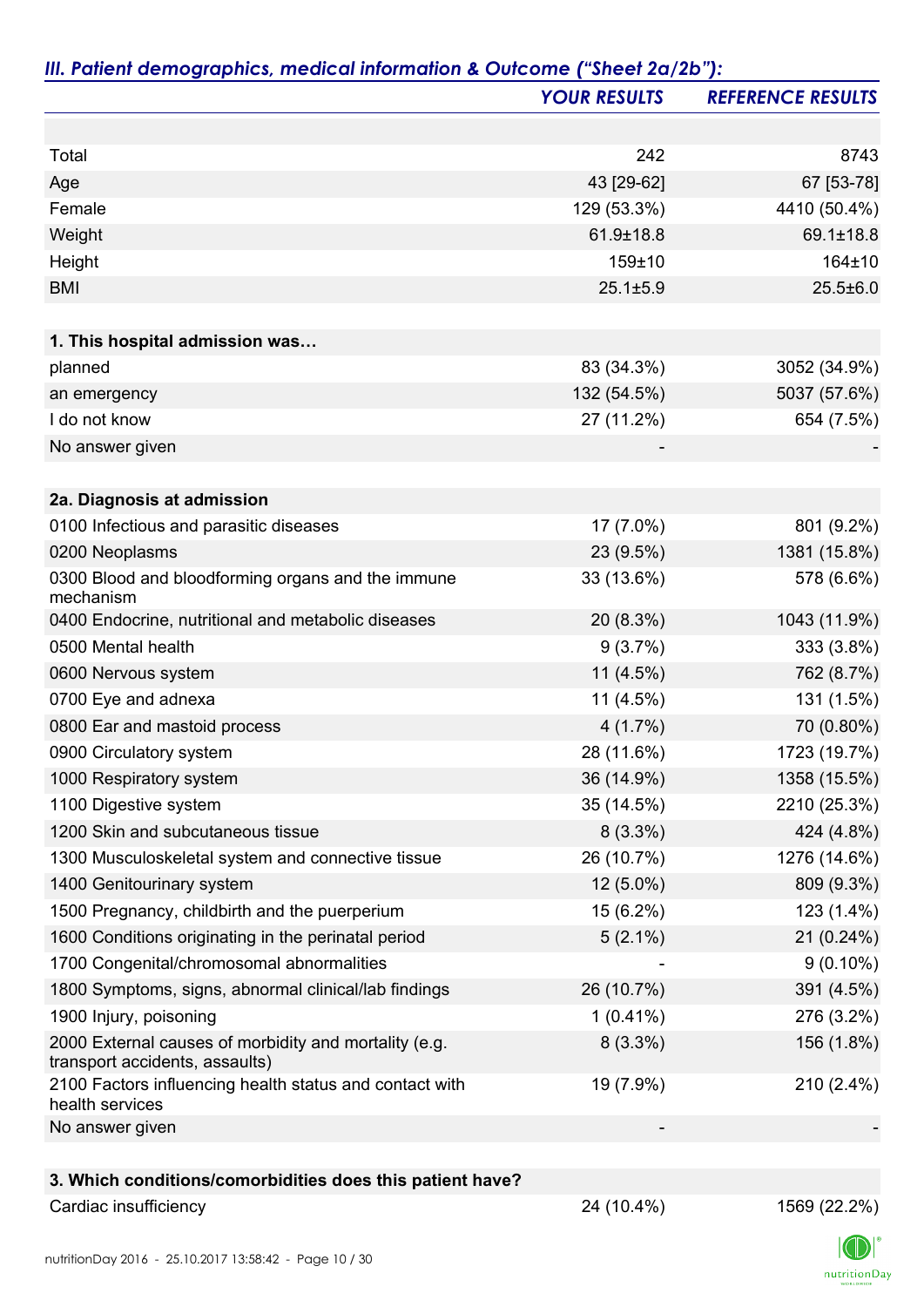| Myocardial infarction                                         | 11 (4.9%)   | 394 (5.8%)   |
|---------------------------------------------------------------|-------------|--------------|
| Chronic lung disease                                          | 19 (8.2%)   | 1080 (15.5%) |
| Cerebral vascular disease                                     | $4(1.8\%)$  | 745 (10.9%)  |
| Peripheral vascular disease                                   | $12(5.4\%)$ | 869 (12.6%)  |
| Chronic liver disease                                         | 13 (5.8%)   | 441 (6.5%)   |
| Chronic kidney disease                                        | 16 (7.2%)   | 821 (11.9%)  |
| <b>Diabetes</b>                                               | 56 (24.5%)  | 1899 (26.8%) |
| Cancer                                                        | 45 (20.1%)  | 1733 (24.8%) |
| Infection                                                     | 22 (9.8%)   | 1103 (15.8%) |
| Dementia                                                      | $2(0.90\%)$ | 374 (5.5%)   |
| Major depressive disorder                                     | $3(1.4\%)$  | 377 (5.6%)   |
| Other chronic mental disorder                                 | $7(3.1\%)$  | 378 (5.6%)   |
| Other chronic disease                                         | 53 (23.6%)  | 1968 (27.8%) |
| None                                                          | 70 (28.9%)  | 1394 (15.9%) |
|                                                               |             |              |
| 4a. Previous operation during this hospital stay              |             |              |
| Yes, planned                                                  | 27 (11.2%)  | 1743 (19.9%) |
| Yes, acute                                                    | 9(3.7%)     | 539 (6.2%)   |
| <b>No</b>                                                     | 201 (83.1%) | 6145 (70.3%) |
| I do not know                                                 | 2(0.83%)    | 126 (1.4%)   |
| Missing                                                       | $3(1.2\%)$  | 190 (2.2%)   |
|                                                               |             |              |
| Days since operation                                          | $3[2-7]$    | 4 [1-13]     |
|                                                               |             |              |
| 4b. Planned operation during this hospital stay               |             |              |
| Yes, today or tomorrow                                        | 20 (8.3%)   | 738 (8.4%)   |
| Yes, later                                                    | 14 (5.8%)   | 513 (5.9%)   |
| No                                                            | 196 (81.0%) | 6496 (74.3%) |
| I do not know                                                 | $3(1.2\%)$  | 414 (4.7%)   |
|                                                               | 9(3.7%)     |              |
| Missing                                                       |             | 582 (6.7%)   |
|                                                               |             |              |
| 5. Previous ICU admission during this hospital stay?<br>(Yes) | 14 (5.8%)   | 934 (10.7%)  |
|                                                               |             |              |
| 6. Is this patient terminally ill?                            | 32 (13.2%)  | 630 (7.2%)   |
|                                                               |             |              |
| 7. Fluid status                                               |             |              |
| Normal                                                        | 188 (77.7%) | 6866 (78.5%) |
| Overloaded                                                    | $11(4.5\%)$ | 500 (5.7%)   |
| Dehydrated                                                    | 16 (6.6%)   | 450 (5.1%)   |
| I do not know                                                 | 27 (11.2%)  | 927 (10.6%)  |
| Missing                                                       |             |              |
|                                                               |             |              |
| 8. Number of different medications planned                    |             |              |
| Oral                                                          | $3[1-5]$    | $5[2-8]$     |
|                                                               |             |              |
|                                                               |             |              |

 $\textsf{nutritionDay}$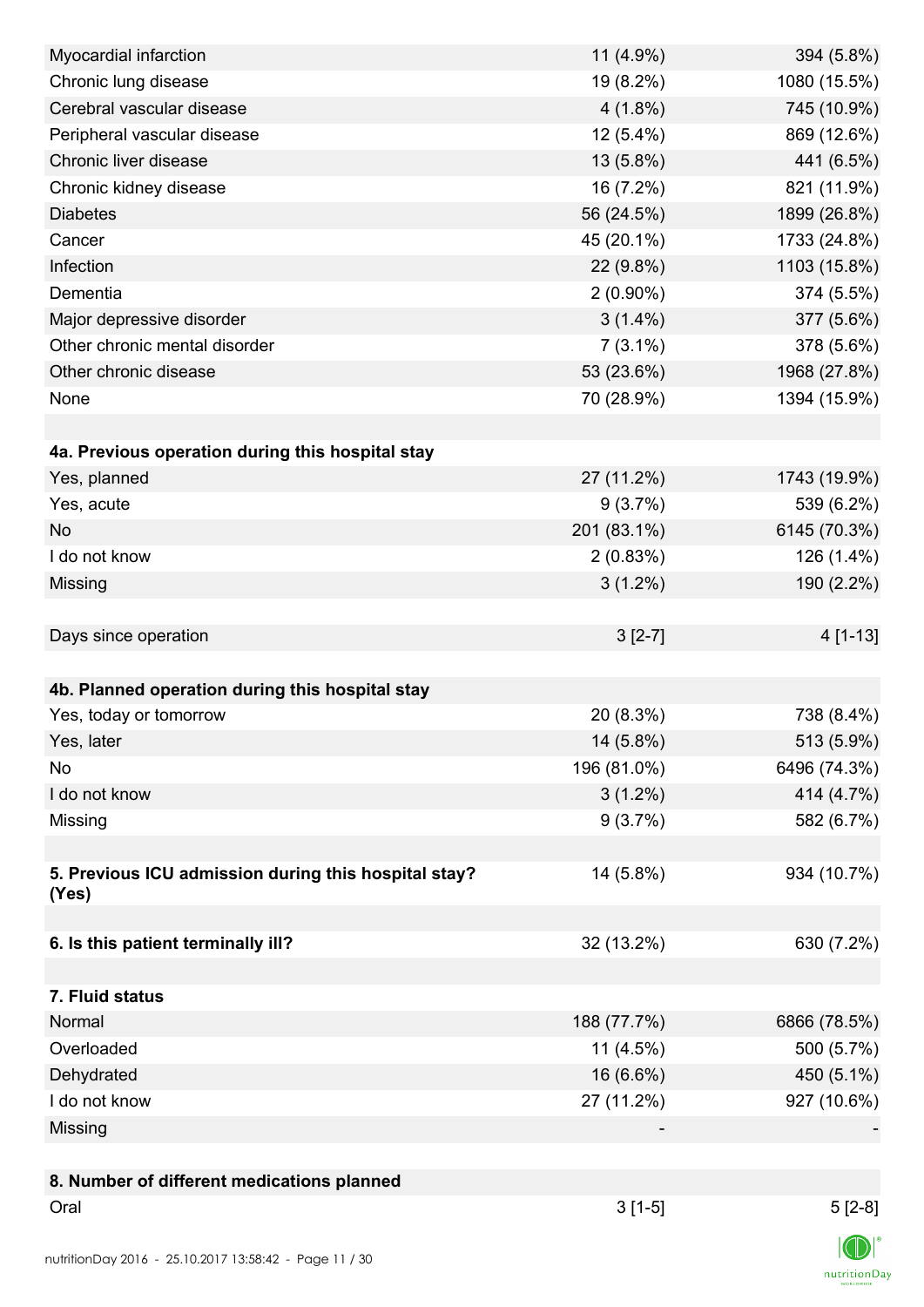| Other                                                                                 | $1[0-3]$    | $2[1-4]$     |
|---------------------------------------------------------------------------------------|-------------|--------------|
|                                                                                       |             |              |
| 9. Was this patient identified as malnourished or at risk of malnutrition?            |             |              |
| Malnourished                                                                          | $11(4.5\%)$ | 871 (10.0%)  |
| At risk                                                                               | 24 (9.9%)   | 1543 (17.6%) |
| No                                                                                    | 140 (57.9%) | 5642 (64.5%) |
| I do not know                                                                         | 67 (27.7%)  | 687 (7.9%)   |
| Missing                                                                               |             |              |
|                                                                                       |             |              |
| 10. IV Fluids                                                                         |             |              |
| Electrolyte solution (NaCl, Ringers lactate, etc)                                     | 70 (28.9%)  | 3469 (39.7%) |
| 5% Glucose solution                                                                   | 16 (6.6%)   | 860 (9.8%)   |
|                                                                                       |             |              |
| 11. Number of ONS drinks planned                                                      | $0 [0-0]$   | $0 [0-0]$    |
|                                                                                       |             |              |
| 12. Nutrition intake                                                                  |             |              |
| Regular hospital food                                                                 | 173 (71.5%) | 4849 (55.5%) |
| Fortified/enriched hospital food                                                      | 2(0.83%)    | 756 (8.6%)   |
| Protein/energy supplement (e.g. ONS drinks)                                           | $11(4.5\%)$ | 998 (11.4%)  |
| <b>Enteral nutrition</b>                                                              | $8(3.3\%)$  | 485 (5.5%)   |
| Parenteral nutrition                                                                  | $7(2.9\%)$  | 479 (5.5%)   |
| Special diet                                                                          | 61 (25.2%)  | 3072 (35.1%) |
| None                                                                                  | $10(4.1\%)$ | 474 (5.4%)   |
|                                                                                       |             |              |
| 13a. All lines and Tubes                                                              |             |              |
| <b>Central Venous</b>                                                                 | 11 (4.5%)   | 734 (8.4%)   |
| Peripheral venous access                                                              | 93 (38.4%)  | 4122 (47.1%) |
| Nasogastric                                                                           | $7(2.9\%)$  | 258 (3.0%)   |
| Nasojejunal                                                                           |             | 38 (0.43%)   |
| Nasoduadenal                                                                          |             | 22 (0.25%)   |
| Enterostoma                                                                           |             | 42 (0.48%)   |
| Percutaneous endoscopy/surgical gastrostomy                                           | $1(0.41\%)$ | 67 (0.77%)   |
| Percutaneous endoscopy/surgical jejunostomy                                           |             | 27 (0.31%)   |
| None                                                                                  | 136 (56.2%) | 3894 (44.5%) |
|                                                                                       |             |              |
| 13b. Were there complications with nutrition related lines and tubes since admission? |             |              |
| Yes, previously                                                                       | 2(0.83%)    | 87 (1.00%)   |
| Yes, ongoing                                                                          | 2(0.83%)    | 80 (0.92%)   |
| No                                                                                    | 191 (78.9%) | 7278 (83.2%) |
| I do not know                                                                         | 32 (13.2%)  | 846 (9.7%)   |
| Missing                                                                               | 15 (6.2%)   | 452 (5.2%)   |
|                                                                                       |             |              |
| 14. Please indicate if any of the following was done for this patient since admission |             |              |
| Energy requirements were determined                                                   | 26 (10.7%)  | 3103 (35.5%) |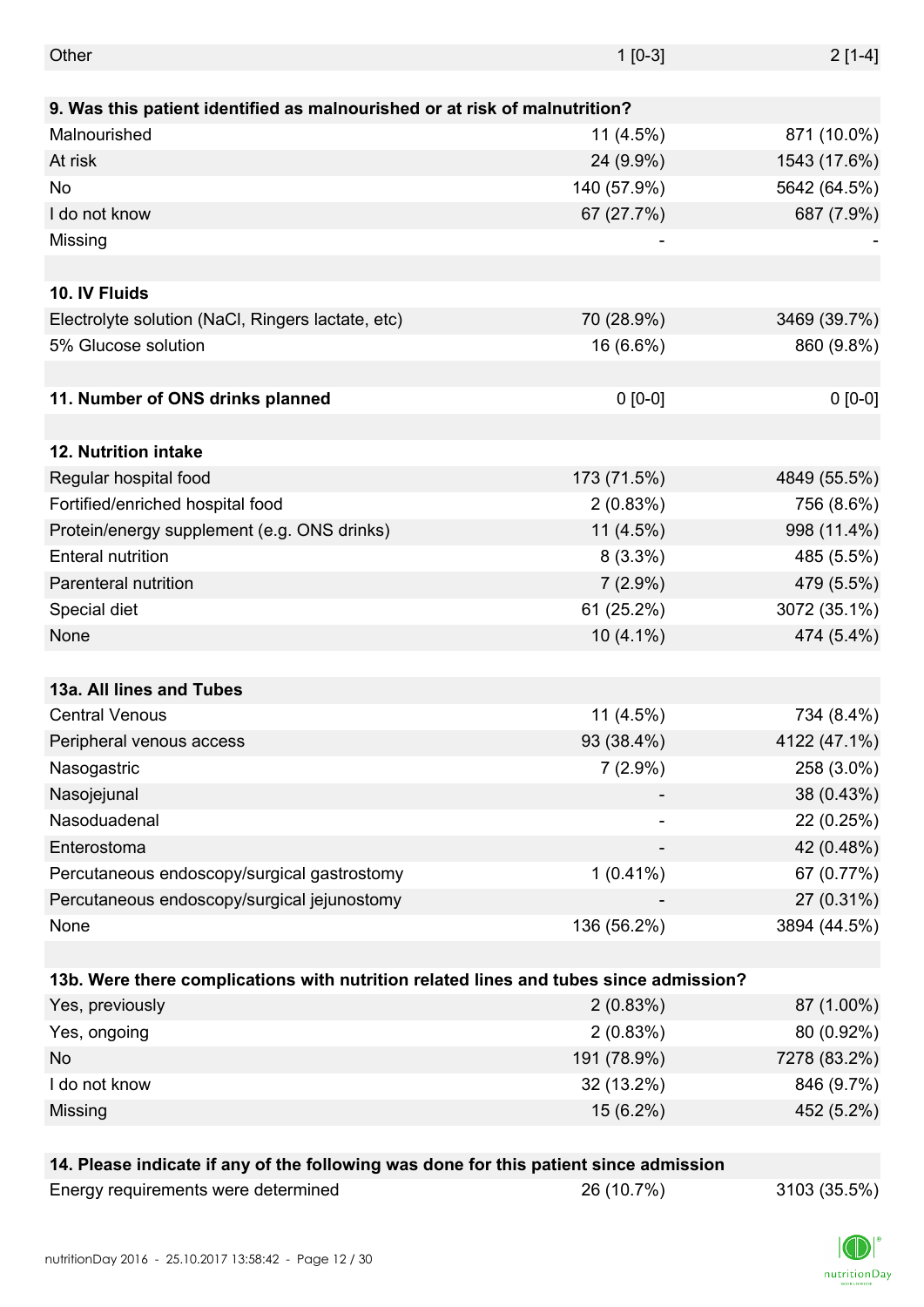| Protein requirements were determined                     | 23 (9.5%)                | 2765 (31.6%) |
|----------------------------------------------------------|--------------------------|--------------|
| Food/Nutrition intake was recorded in the patient record | 84 (34.7%)               | 3893 (44.5%) |
| Nutrition treatment plan was developed                   | 41 (16.9%)               | 3013 (34.5%) |
| Nutrition expert was consulted                           | 41 (16.9%)               | 2890 (33.1%) |
| Malnutrition status is recorded in the patient record    | 12 (5.0%)                | 2363 (27.0%) |
| None                                                     |                          |              |
|                                                          |                          |              |
| 15a. Energy goal                                         |                          |              |
| < 500 kcal                                               |                          | 268 (3.1%)   |
| 500-999 kcal                                             | 2(0.83%)                 | 93 (1.1%)    |
| 1000-1499 kcal                                           | $3(1.2\%)$               | 884 (10.1%)  |
| 1500-1999 kcal                                           | 20 (8.3%)                | 2574 (29.4%) |
| >=2000 kcal                                              | 27 (11.2%)               | 958 (11.0%)  |
| Not determined                                           | 159 (65.7%)              | 3200 (36.6%) |
| I do not know                                            | 29 (12.0%)               | 730 (8.3%)   |
| Missing                                                  | 2(0.83%)                 | 36 (0.41%)   |
|                                                          |                          |              |
| 15b. Energy intake                                       |                          |              |
| $< 500$ kcal                                             | $1(0.41\%)$              | 530 (6.1%)   |
| 500-999 kcal                                             | $8(3.3\%)$               | 483 (5.5%)   |
| 1000-1499 kcal                                           | 9(3.7%)                  | 1101 (12.6%) |
| 1500-1999 kcal                                           | 12 (5.0%)                | 1928 (22.1%) |
| >=2000 kcal                                              | 20 (8.3%)                | 584 (6.7%)   |
| Not determined                                           | 163 (67.4%)              | 2964 (33.9%) |
| I do not know                                            | 29 (12.0%)               | 1101 (12.6%) |
| Missing                                                  |                          | 52 (0.59%)   |
|                                                          |                          |              |
| 16. Since admission, this patient's health status has    |                          |              |
| Improved                                                 | 126 (52.1%)              | 4436 (50.7%) |
| Deteriorated                                             | 9(3.7%)                  | 485 (5.5%)   |
| Remained the same                                        | 68 (28.1%)               | 2411 (27.6%) |
| This patient has just been admitted                      | $11(4.5\%)$              | 555 (6.3%)   |
| I do not know                                            | 28 (11.6%)               | 856 (9.8%)   |
| Missing                                                  |                          |              |
|                                                          |                          |              |
| Length of hospital stay (days)                           | $8[4-17]$                | 12 [6-24]    |
|                                                          |                          |              |
| <b>Outcome Code</b>                                      |                          |              |
| 1= Still in the hospital                                 | 22 (9.1%)                | 748 (8.6%)   |
| 2= Transferred to another hospital                       | $8(3.3\%)$               | 211 (2.4%)   |
| 3= Transferred to long term care                         | $3(1.2\%)$               | 360 (4.1%)   |
| 4= Rehabilitation                                        | $\overline{\phantom{a}}$ | 486 (5.6%)   |
| 5= Discharged home                                       | 198 (81.8%)              | 6417 (73.4%) |
| 6= Death                                                 | 4(1.7%)                  | 260 (3.0%)   |

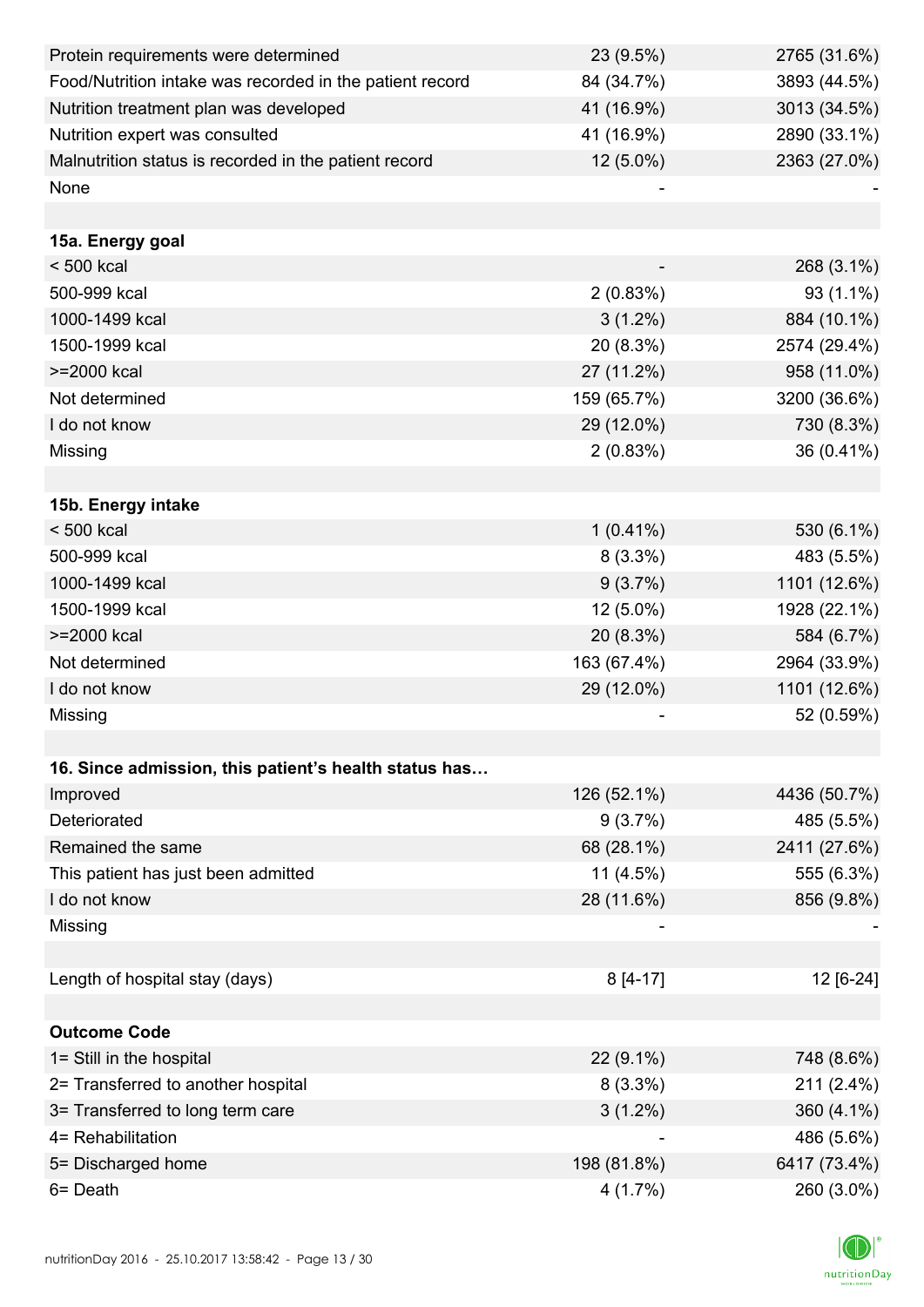| 7 = Others                           | $5(2.1\%)$  | 173 (2.0%)   |
|--------------------------------------|-------------|--------------|
| Missing                              | 2(0.83%)    | 88 (1.0%)    |
|                                      |             |              |
| <b>Readmitted since ND</b>           |             |              |
| $1 = No$                             | 133 (62.4%) | 6055 (78.3%) |
| 2= Yes, same hospital planned        | 44 (20.7%)  | 457 (5.9%)   |
| 3= Yes, same hospital unplanned      | 19 (8.9%)   | 454 (5.9%)   |
| 4= Yes, different hospital planned   | $2(0.94\%)$ | 44 (0.57%)   |
| 5= Yes, different hospital unplanned | $2(0.94\%)$ | 44 (0.57%)   |
| 6= Unknown                           | $2(0.94\%)$ | 299 (3.9%)   |
| Missing                              | $12(5.6\%)$ | 386 (5.0%)   |

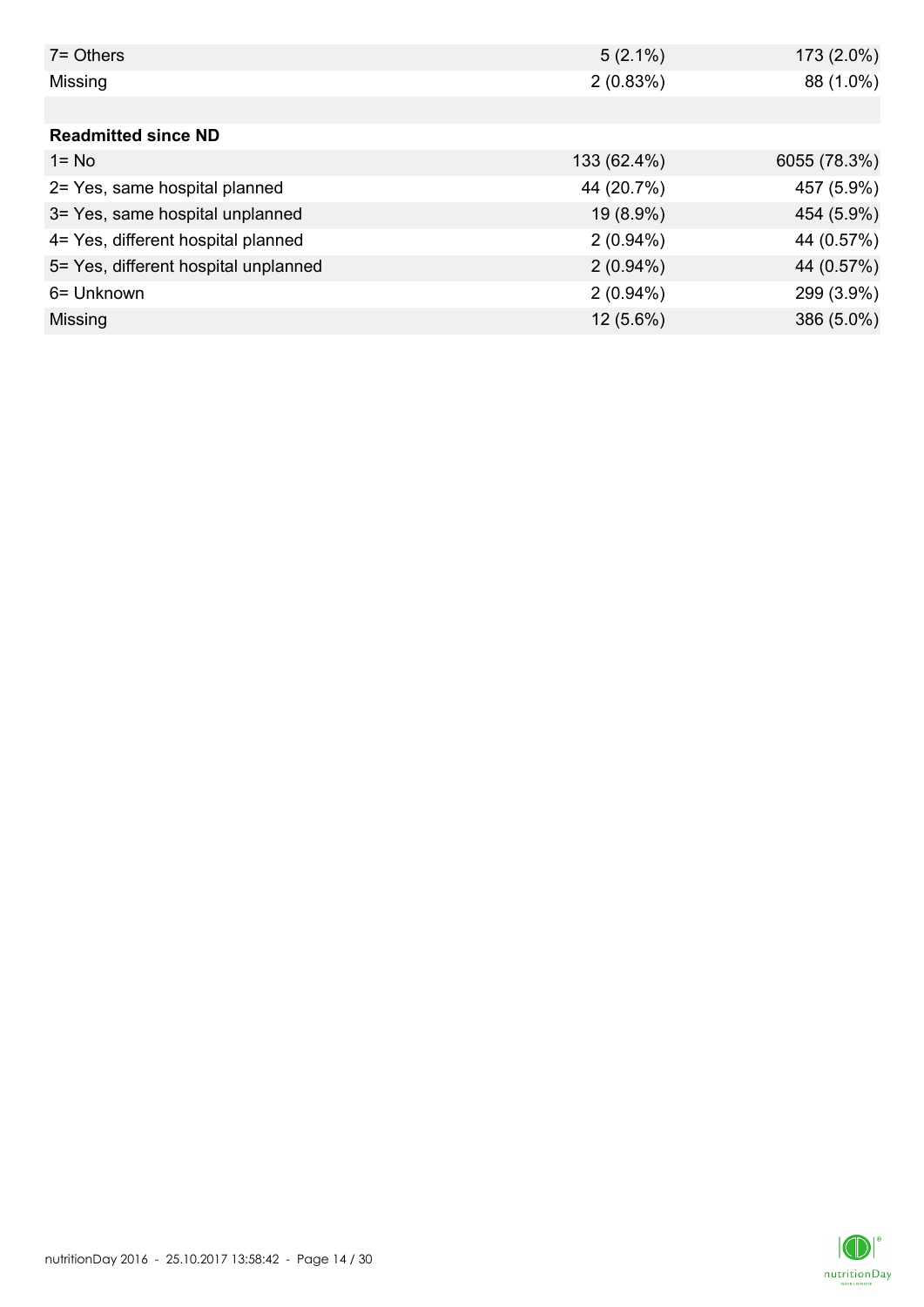|                                                                                      | <b>YOUR RESULTS</b> | <b>REFERENCE RESULTS</b> |
|--------------------------------------------------------------------------------------|---------------------|--------------------------|
|                                                                                      |                     |                          |
| 1. What are your typical dietary habits?                                             |                     |                          |
| No special dietary habits                                                            | 154 (63.9%)         | 5885 (69.8%)             |
| I am vegetarian                                                                      | 2(0.83%)            | 142 (1.7%)               |
| I adhee to a vegan diet                                                              | $1(0.41\%)$         | 50 (0.59%)               |
| I eat gluten-free diet                                                               | 2(0.83%)            | 73 (0.87%)               |
| I avoid added sugars                                                                 | 37 (15.4%)          | 1290 (15.3%)             |
| I avoid carbohydrates                                                                | 6(2.5%)             | 477 (5.7%)               |
| I eat a low fat-diet                                                                 | 24 (10.0%)          | 972 (11.5%)              |
| I am lactose intolerant                                                              |                     | 328 (3.9%)               |
| Other special diet due to intolerances/allergies                                     | 4(1.7%)             | 171 (2.0%)               |
| Other                                                                                | 28 (11.6%)          | 603 (7.2%)               |
| No answer given                                                                      | $3(1.2\%)$          | 162 (1.9%)               |
|                                                                                      |                     |                          |
| 2. Where did you live before your current hospital admission?                        |                     |                          |
| At home                                                                              | 207 (85.9%)         | 7497 (89.0%)             |
| In a nursing home or other live-in facility                                          | $1(0.41\%)$         | 287 (3.4%)               |
| I was transferred from another hospital                                              | 18 (7.5%)           | 418 (5.0%)               |
| Other                                                                                | 13 (5.4%)           | 139 (1.6%)               |
| Missing                                                                              | 2(0.83%)            | 87 (1.0%)                |
|                                                                                      |                     |                          |
| 3. In general, are you able to walk?                                                 |                     |                          |
| Yes                                                                                  | 190 (78.8%)         | 5392 (64.0%)             |
| Yes, with someone's help                                                             | 19 (7.9%)           | 899 (10.7%)              |
| Yes, independently using a cane, walker, or crutches                                 | $13(5.4\%)$         | 1107 (13.1%)             |
| No, I have a wheelchair                                                              | $8(3.3\%)$          | 355 (4.2%)               |
| No, I am bedridden                                                                   | 11 $(4.6\%)$        | 548 (6.5%)               |
| Missing                                                                              |                     | 127 (1.5%)               |
|                                                                                      |                     |                          |
| 4. In general, how would you say your health is?                                     |                     |                          |
| Very good                                                                            | 50 (20.7%)          | 615 (7.3%)               |
| Good                                                                                 | 114 (47.3%)         | 3078 (36.5%)             |
| Fair                                                                                 | 55 (22.8%)          | 3196 (37.9%)             |
| Poor                                                                                 | $13(5.4\%)$         | 1144 (13.6%)             |
| Very poor                                                                            | $7(2.9\%)$          | 254 (3.0%)               |
| Missing                                                                              | 2(0.83%)            | 141 (1.7%)               |
|                                                                                      |                     |                          |
| 5. Over the last 12 months prior to your current hospital admission approximately    |                     |                          |
| how many times have you seen a doctor?                                               | 4 [2-10]            | $4[2-10]$                |
| how many times have you been admitted to the<br>hospital (Emergency room, any ward)? | $1$ [0-3]           | $1[0-2]$                 |
| how many nights in total have you spent in hospital?                                 | 4 [0-10]            | $5[0-15]$                |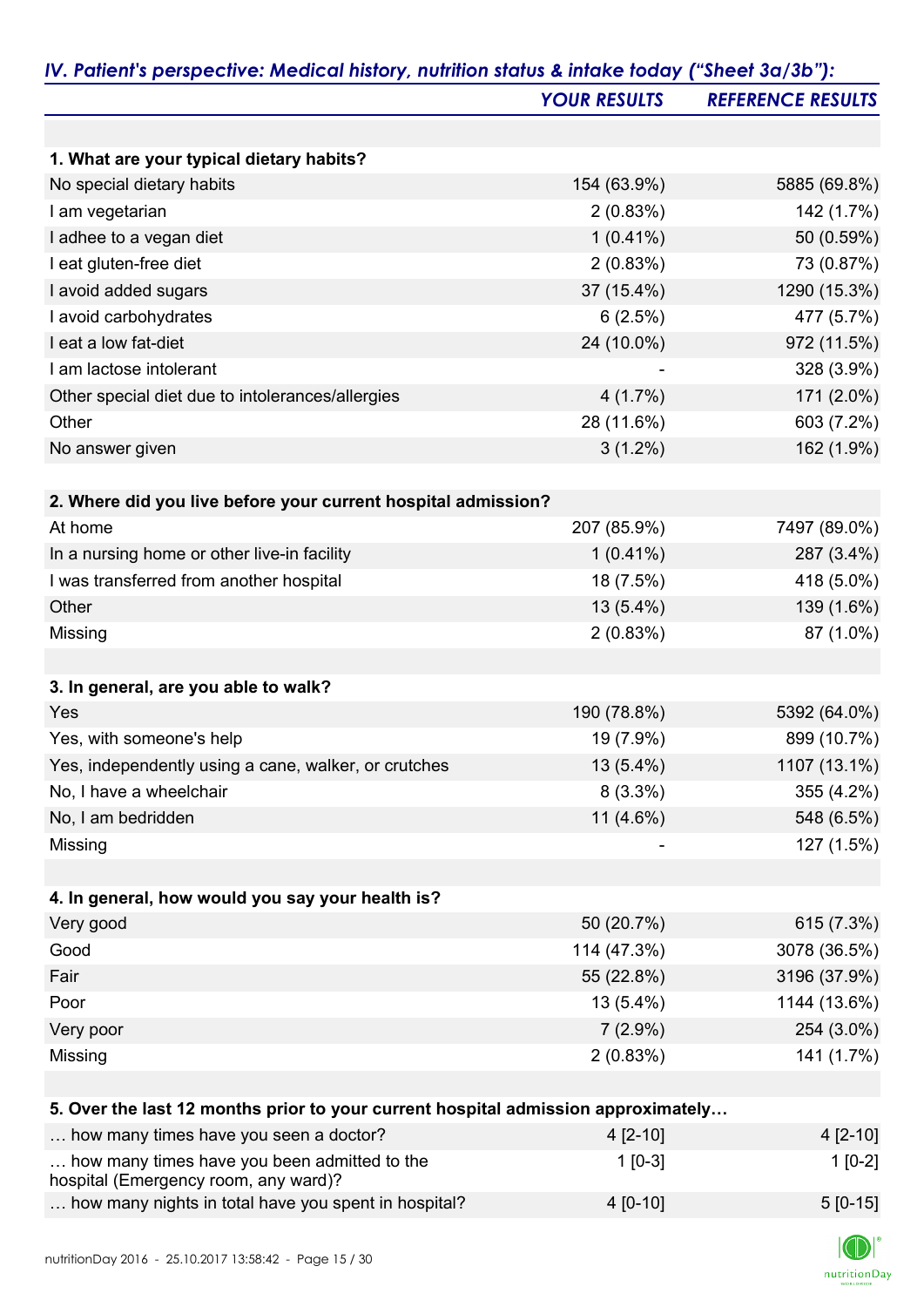| 6. How many different medications do you take routinely each day (prior to hospitalisation)?          |             |                              |
|-------------------------------------------------------------------------------------------------------|-------------|------------------------------|
| $1 - 2$                                                                                               | 64 (26.6%)  | 1638 (19.4%)                 |
| $3-5$                                                                                                 | 75 (31.1%)  | 2272 (27.0%)                 |
| More than 5                                                                                           | 35 (14.5%)  | 2608 (30.9%)                 |
| None                                                                                                  | 50 (20.7%)  | 1375 (16.3%)                 |
| I do not know                                                                                         | $17(7.1\%)$ | 429 (5.1%)                   |
| Missing                                                                                               |             | 106 (1.3%)                   |
|                                                                                                       |             |                              |
| 7. Do you have health insurance?                                                                      |             |                              |
| Yes, private insurance only                                                                           | 12 (5.0%)   | 1250 (14.8%)                 |
| Yes, public insurance only                                                                            | 120 (49.8%) | 4213 (50.0%)                 |
| Yes, both                                                                                             | 4(1.7%)     | 1101 (13.1%)                 |
| None                                                                                                  | 100 (41.5%) | 1114 (13.2%)                 |
| I prefer not to answer                                                                                | $1(0.41\%)$ | 483 (5.7%)                   |
| Missing                                                                                               | 4(1.7%)     | 267 (3.2%)                   |
|                                                                                                       |             |                              |
| 8. What was your weight 5 years ago?                                                                  | 60 [48-75]  | 70 [60-83]                   |
| I do not know                                                                                         | 124 (51.5%) | 2268 (26.9%)                 |
|                                                                                                       |             |                              |
| 9a. Have you lost weight within the last 3 months?                                                    |             |                              |
| Yes, intentionally                                                                                    | $17(7.1\%)$ | 795 (9.4%)                   |
| Yes, unintentionally                                                                                  | 80 (33.2%)  | 3179 (37.7%)                 |
| No, my weight stayed the same                                                                         | 49 (20.3%)  | 2488 (29.5%)                 |
| No, I gained weight                                                                                   | 45 (18.7%)  | 911 (10.8%)                  |
| I do not know                                                                                         | 42 (17.4%)  | 856 (10.2%)                  |
| Missing                                                                                               | $8(3.3\%)$  | 199 (2.4%)                   |
|                                                                                                       |             |                              |
| 9b. If yes, how many kg did you lose?                                                                 | $6[3-13]$   | $6[3-10]$                    |
| I do not know                                                                                         | 30 (30.9%)  | 672 (16.9%)                  |
|                                                                                                       |             |                              |
| 10. Did you know about your hospitalisation two days                                                  | 83 (36.7%)  | 3142 (39.1%)                 |
| before admission? (Yes)                                                                               |             |                              |
|                                                                                                       |             |                              |
| 11. Please indicate if you                                                                            | 127 (53.4%) |                              |
| were weighed at admission<br>were informed about your nutrition status                                | 77 (32.2%)  | 4710 (56.2%)<br>2651 (32.0%) |
| were informed about nutrition care options                                                            | 61 (25.5%)  | 2341 (28.3%)                 |
|                                                                                                       |             |                              |
| received special nutrition care                                                                       | 47 (19.9%)  | 2232 (27.0%)                 |
|                                                                                                       |             |                              |
| 12. How well have you eaten in the week before you were admitted to the hospital?<br>More than normal | $8(3.3\%)$  | 366 (4.4%)                   |
| <b>Normal</b>                                                                                         | 11217101    | $EAOA$ (CO $00/1$            |

| Normal               | 113 (47.1%) | 5184 (62.0%) |
|----------------------|-------------|--------------|
| About 3/4 of normal  | $18(7.5\%)$ | 801 (9.6%)   |
| About half of normal | 52 (21.7%)  | 1028 (12.3%) |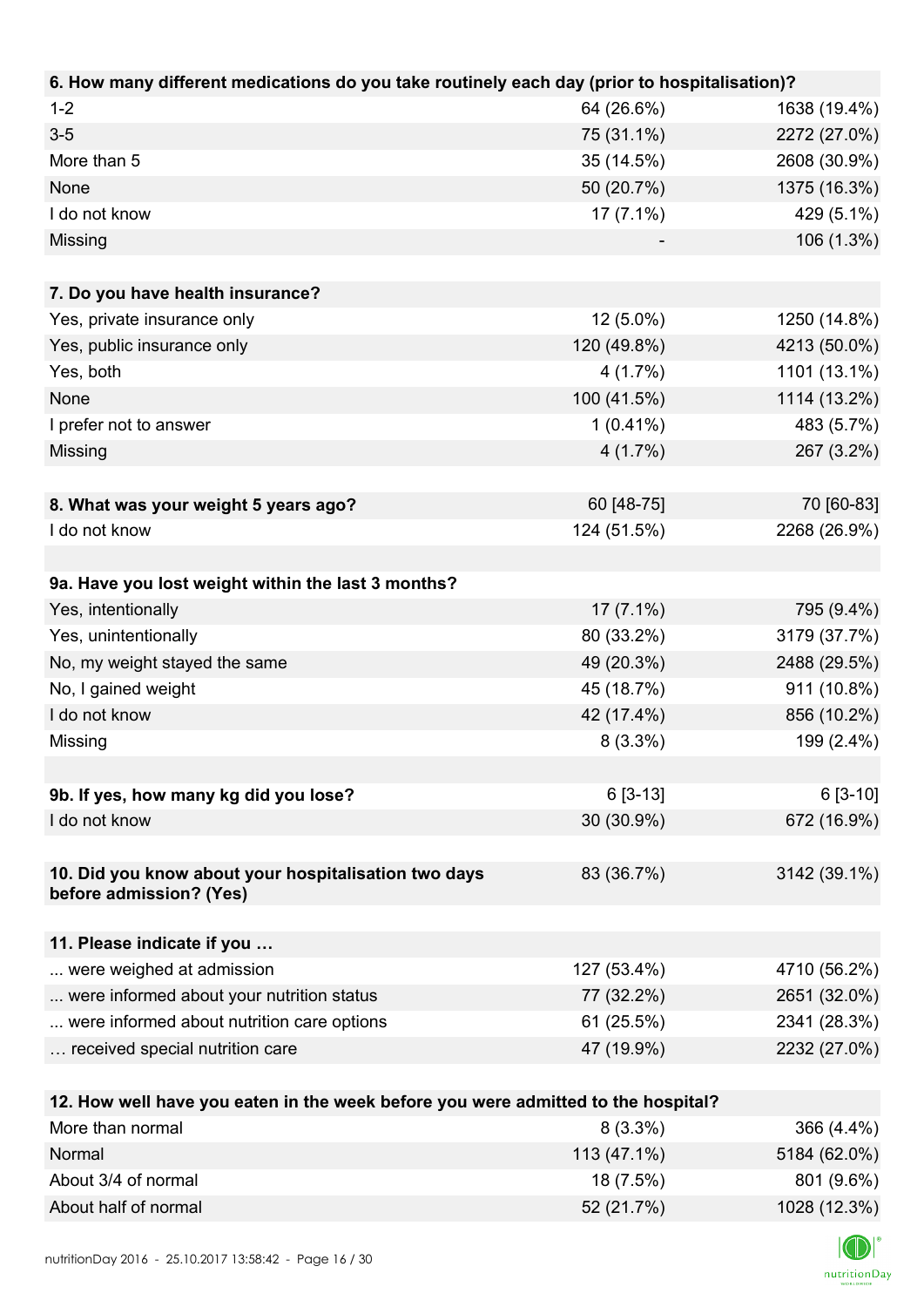| About a quarter to nearly nothing                                              | 44 (18.3%)  | 750 (9.0%)   |
|--------------------------------------------------------------------------------|-------------|--------------|
| I do not know                                                                  | 4(1.7%)     | 82 (0.98%)   |
| Missing                                                                        | 1(0.42%)    | 157 (1.9%)   |
|                                                                                |             |              |
| 13. In general, how satisfied are you with the food at the hospital?           |             |              |
| Very satisfied                                                                 | 56 (23.3%)  | 2303 (27.5%) |
| Somewhat satisfied                                                             | 71 (29.6%)  | 2525 (30.2%) |
| <b>Neutral</b>                                                                 | 48 (20.0%)  | 1669 (19.9%) |
| <b>Dissatisfied</b>                                                            | 34 (14.2%)  | 652 (7.8%)   |
| Very dissatisfied                                                              | 15 (6.3%)   | 252 (3.0%)   |
| I do not know                                                                  | 13 (5.4%)   | 712 (8.5%)   |
| Missing                                                                        | $3(1.3\%)$  | 255 (3.0%)   |
|                                                                                |             |              |
| 14. Did you get any help with eating TODAY?                                    |             |              |
| Yes, from family or friends                                                    | 45 (18.8%)  | 910 (10.9%)  |
| Yes, from hospital staff                                                       | 16 (6.7%)   | 544 (6.5%)   |
| No                                                                             | 175 (72.9%) | 6450 (77.1%) |
| I do not know                                                                  | 1(0.42%)    | 107 (1.3%)   |
| Missing                                                                        | $3(1.3\%)$  | 357 (4.3%)   |
|                                                                                |             |              |
| 15. Were you able to eat without interruption TODAY?<br>(Yes)                  | 162 (70.7%) | 5869 (74.5%) |
|                                                                                |             |              |
|                                                                                |             |              |
| 16a. Please indicate how much hospital food you ate for lunch or dinner TODAY: |             |              |
| About all                                                                      | 52 (21.7%)  | 4051 (48.4%) |
| 1/2                                                                            | 75 (31.3%)  | 1966 (23.5%) |
| 1/4                                                                            | 79 (32.9%)  | 1005 (12.0%) |
| Nothing                                                                        | 32 (13.3%)  | 975 (11.7%)  |
| Missing                                                                        | 2(0.83%)    | 371 (4.4%)   |
|                                                                                |             |              |
| 16b. The portion size of the meal I ordered TODAY was                          |             |              |
| Standard                                                                       | 112 (46.7%) | 5388 (64.4%) |
| Smaller                                                                        | 36 (15.0%)  | 778 (9.3%)   |
| Larger                                                                         | $9(3.8\%)$  | 328 (3.9%)   |
| I do not know                                                                  | 53 (22.1%)  | 848 (10.1%)  |
| Missing                                                                        | 30 (12.5%)  | 1026 (12.3%) |
|                                                                                |             |              |
| 17. If you did not eat everything of your meal, please tell us why:            |             |              |
| I did not like the type of food offered                                        | 45 (24.2%)  | 570 (14.4%)  |
| I did not like the smell/taste of the food                                     | 39 (21.0%)  | 443 (11.2%)  |
| The food did not fit my cultural/religious preferences                         | $10(5.4\%)$ | 47 (1.2%)    |
| The food was too hot                                                           | $2(1.1\%)$  | 14 (0.35%)   |
| The food was too cold                                                          | $9(4.8\%)$  | 86 (2.2%)    |
| Due to food allergy/intolerance<br>I was not hungry at that time               | $1(0.54\%)$ | 25 (0.63%)   |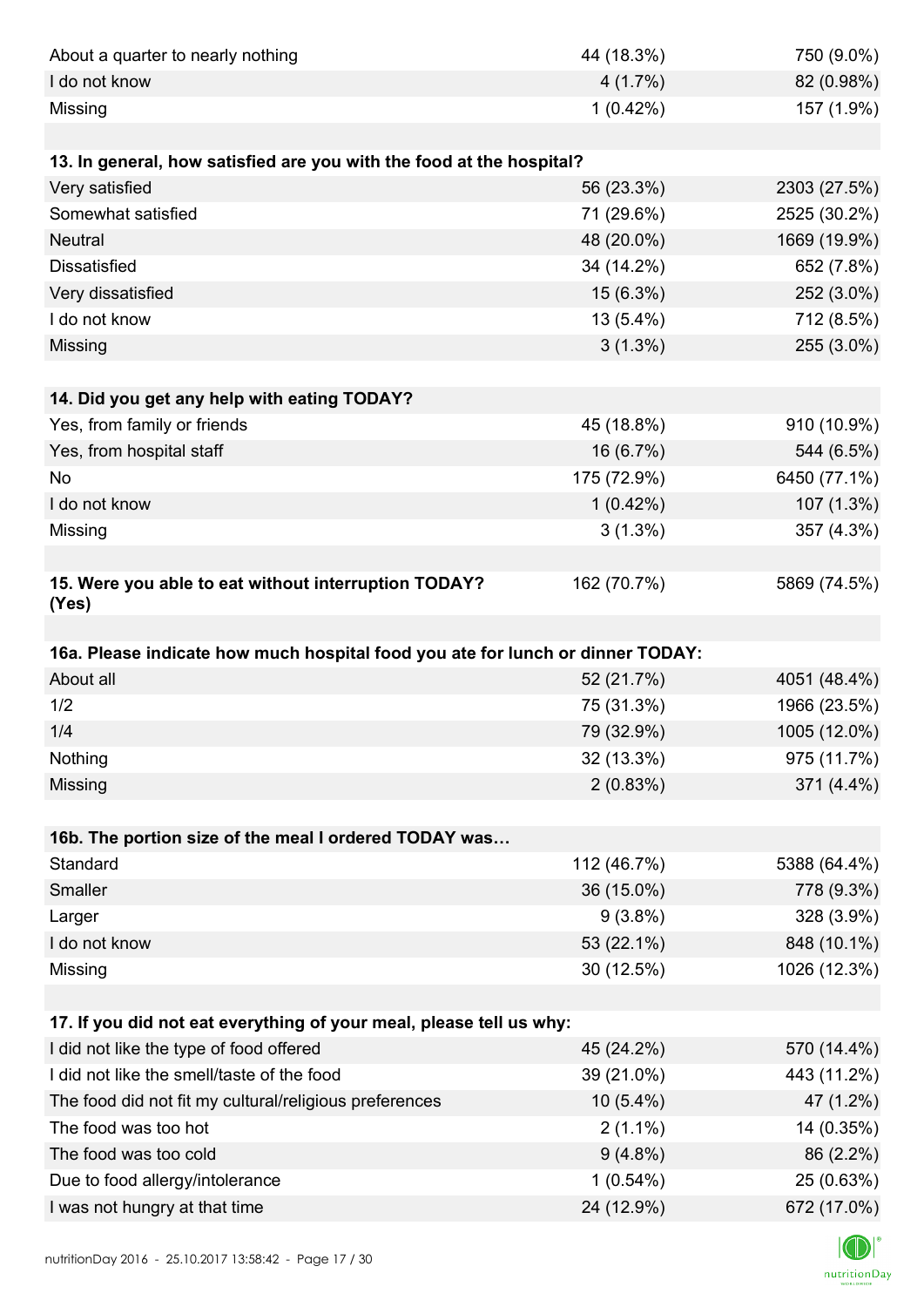| I do not have my usual appetite                                                      | 63 (33.9%)  | 1114 (28.2%) |
|--------------------------------------------------------------------------------------|-------------|--------------|
| I have problems chewing/swallowing                                                   | $10(5.4\%)$ | 225 (5.7%)   |
| I normally eat less than what was served                                             | 26 (14.0%)  | 428 (10.8%)  |
| I had nausea/vomiting                                                                | 17 (9.1%)   | 327 (8.3%)   |
| I was too tired                                                                      | $15(8.1\%)$ | 219 (5.5%)   |
| I cannot eat without help                                                            | $7(3.8\%)$  | 68 (1.7%)    |
| I was not allowed to eat                                                             | $9(4.8\%)$  | 449 (11.4%)  |
| I had an exam, surgery, or test and missed my meal                                   | $6(3.2\%)$  | 234 (5.9%)   |
| I did not get requested food                                                         | $2(1.1\%)$  | 53 (1.3%)    |
| No answer given                                                                      | 11 (5.9%)   | 481 (12.2%)  |
|                                                                                      |             |              |
| 18. Enter the number of glasses/cups of the drinks you consumed in the last 24 hours |             |              |
| Water                                                                                | $4[2-6]$    | $3[2-5]$     |
| Tea                                                                                  | $1[0-2]$    | $1[0-2]$     |
| Coffee                                                                               | $0 [0-1]$   | $1[0-2]$     |
| <b>Milk</b>                                                                          | $1[0-2]$    | $1[0-1]$     |
| Fruit juice                                                                          | $1[0-2]$    | $1[0-2]$     |
| Soft drinks                                                                          | $0 [0-0]$   | $0[0-1]$     |
| <b>Nutrition drink</b>                                                               | $0 [0-0]$   | $0 [0-1]$    |
| Other                                                                                | $0 [0-0]$   | $0 [0-1]$    |
|                                                                                      |             |              |
| 19a. Did you eat any food apart from hospital food<br><b>TODAY?</b>                  | 61 (27.9%)  | 2048 (26.7%) |
| 19b. If yes, what did you eat?                                                       |             |              |
| Sweet snacks                                                                         | 10 (16.4%)  | 501 (24.5%)  |
| Salty snacks                                                                         | 7(11.5%)    | 273 (13.3%)  |
| Homemade food                                                                        | 24 (39.3%)  | 302 (14.7%)  |
| Fruits                                                                               | 20 (32.8%)  | 724 (35.4%)  |
| Dairy products                                                                       | 13 (21.3%)  | 212 (10.4%)  |
| Food delivered/restaurant                                                            | $3(4.9\%)$  | 84 (4.1%)    |
| Sandwich                                                                             | 7(11.5%)    | 139 (6.8%)   |
| Other                                                                                | $6(9.8\%)$  | 400 (19.5%)  |
|                                                                                      |             |              |
| 20. How has your food intake changed since your hospital admission?                  |             |              |
| Increased                                                                            | 35 (14.6%)  | 1138 (13.6%) |
| Decreased                                                                            | 108 (45.0%) | 2694 (32.2%) |
| Stayed the same                                                                      | 76 (31.7%)  | 3504 (41.9%) |
| I do not know                                                                        | 16 (6.7%)   | 582 (7.0%)   |
| Missing                                                                              | $5(2.1\%)$  | 450 (5.4%)   |
|                                                                                      |             |              |
| 21. TODAY I feel                                                                     |             |              |
| Stronger than at admission                                                           | 147 (61.3%) | 3635 (43.4%) |
| Weaker than at admission                                                             | 32 (13.3%)  | 1458 (17.4%) |
| Same as at admission                                                                 | 35 (14.6%)  | 2363 (28.2%) |
|                                                                                      |             |              |

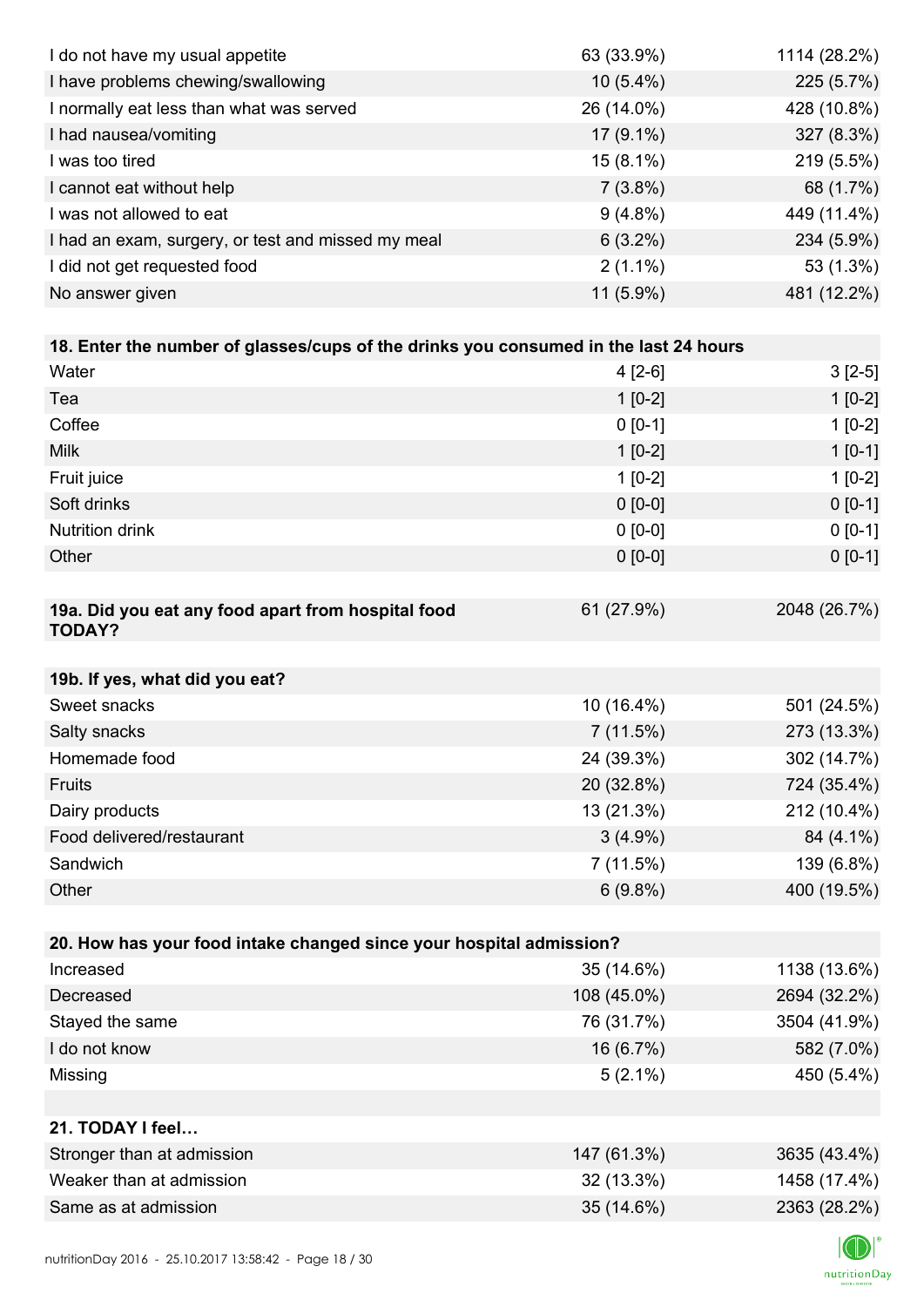| I was admitted today                                 | $9(3.8\%)$  | 236 (2.8%)   |
|------------------------------------------------------|-------------|--------------|
| I do not know                                        | $13(5.4\%)$ | 454 (5.4%)   |
| Missing                                              | 4(1.7%)     | 222 (2.7%)   |
|                                                      |             |              |
| 22. Can you walk without assistance TODAY?           |             |              |
| <b>Yes</b>                                           | 166 (69.2%) | 4925 (58.9%) |
| No, only with assistance                             | 46 (19.2%)  | 2067 (24.7%) |
| No, I stay in bed                                    | 24 (10.0%)  | 929 (11.1%)  |
| Missing                                              | 4(1.7%)     | 447 (5.3%)   |
|                                                      |             |              |
| 23. Did anyone help you complete this questionnaire? | 171 (72.8%) | 5634 (69.0%) |

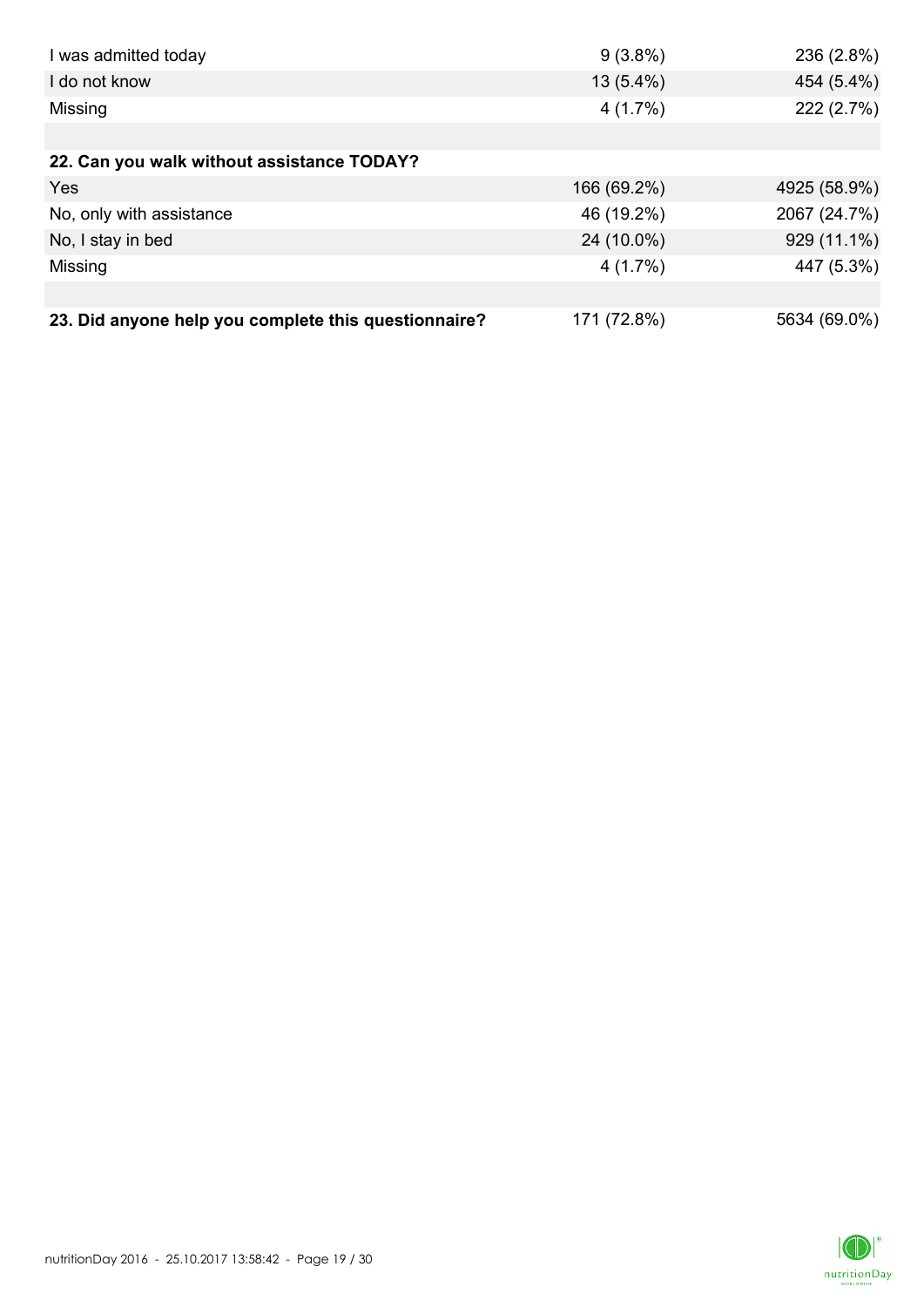|                                                                           | <b>YOUR RESULTS</b> | <b>REFERENCE RESULTS</b> |
|---------------------------------------------------------------------------|---------------------|--------------------------|
| Number of units with cancer patients:                                     | 3                   | 113                      |
| <b>Computerized system in hospital:</b>                                   | 3 units (100%) YES  | 109 units (96%) YES      |
|                                                                           |                     |                          |
| Nutritional treatment of cancer patients is part of<br>overall care plan  | 2 units (67%) YES   | 95 units (84%) YES       |
|                                                                           |                     |                          |
| Nutritional treatment is considered                                       |                     |                          |
| Routinely                                                                 |                     | 56 (49.6%)               |
| When patient asks                                                         | $1(33,3\%)$         | 29 (25.7%)               |
| When body weight loss > 10%                                               |                     | 39 (34.5%)               |
| During palliative phase                                                   | $1(33,3\%)$         | 33 (29.2%)               |
| Other                                                                     |                     | $6(5.31\%)$              |
| Missing                                                                   | $1(33,3\%)$         | 17 (15.0%)               |
|                                                                           |                     |                          |
| Nutritional treatment is not part of the<br>comprehensive approach due to |                     |                          |
| Lack of evidence                                                          |                     | 7(6.19%)                 |
| No knowledge of the field                                                 |                     | 7(6.19%)                 |
| No reimbursement                                                          |                     | 7(6.19%)                 |
| It feeds the tumour                                                       |                     | 1(0.88%)                 |
| Other                                                                     | $1(33,3\%)$         | 4(3.54%)                 |
|                                                                           |                     |                          |
| Nutritional therapy used for cancer patients                              |                     |                          |
| Nutrition according to nutrition plan                                     | 2(66,7%)            | 64 (56.6%)               |
| Calculation of energy needs                                               | $1(33,3\%)$         | 82 (72.6%)               |
| Monitoring patients intake and use of oral<br>supplements                 | $1(33,3\%)$         | 99 (87.6%)               |
| None                                                                      |                     | 4(3.54%)                 |
| Other                                                                     |                     | 5(4.42%)                 |
| Missing                                                                   |                     | 2(1.77%)                 |
|                                                                           |                     |                          |
| Nutritional therapy is not used due to                                    |                     |                          |
| Lack of evidence                                                          | ۰                   | 2(1.77%)                 |
| Lack of experience                                                        |                     | 6(5.31%)                 |
| No reimbursement                                                          |                     | 3(2.65%)                 |
| Lack of dietitians                                                        |                     | 8(7.08%)                 |
| Lack of other experts                                                     |                     | 3(2.65%)                 |
| Other                                                                     |                     | 1(0.88%)                 |
| Missing                                                                   |                     |                          |

#### **Assessment of parameters in cancer patients & methods used:**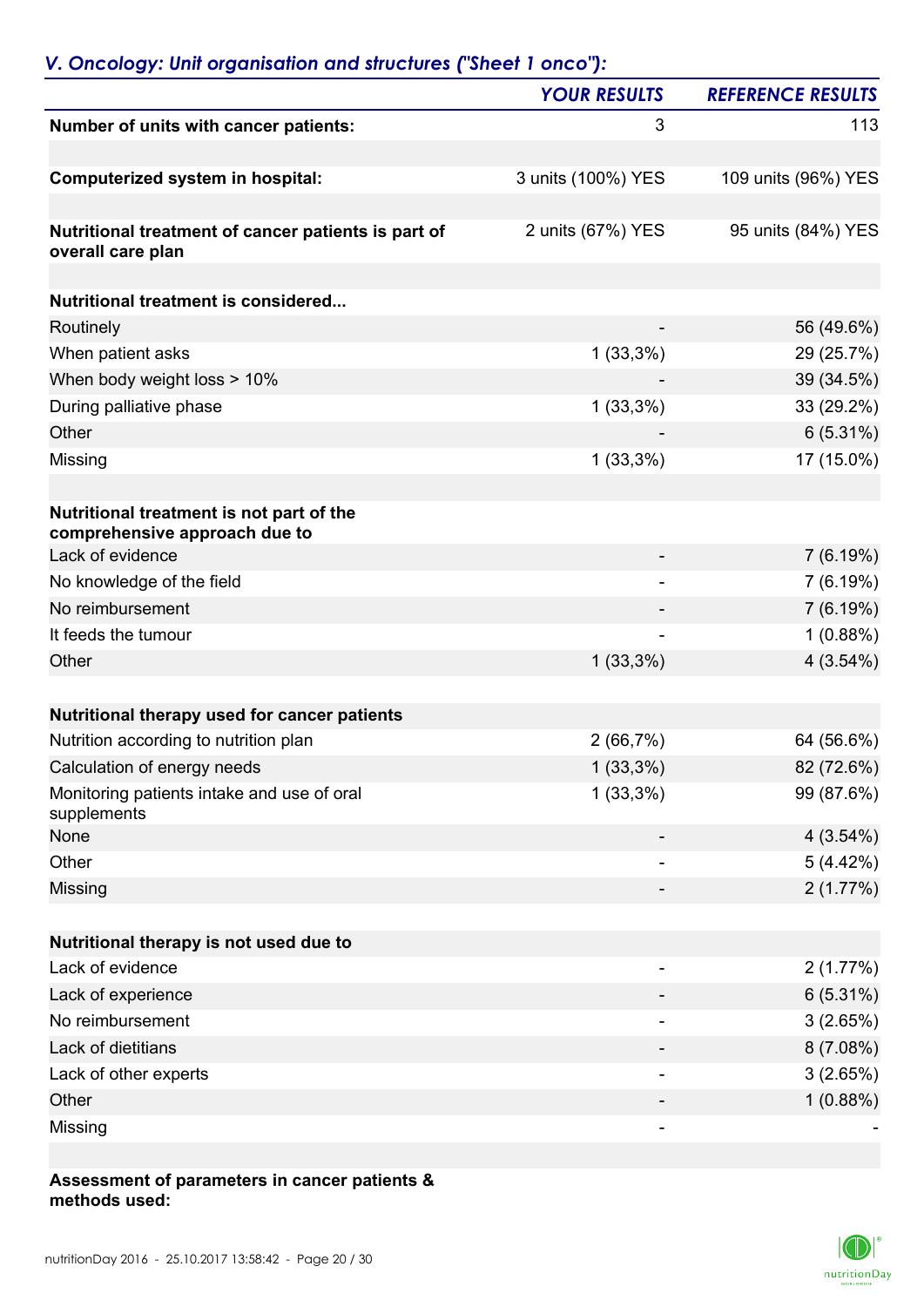| Anthropometry/Body composition: |                              |             |
|---------------------------------|------------------------------|-------------|
| <b>Body weight</b>              |                              |             |
| Regularly                       | $1(33,3\%)$                  | 75 (66.4%)  |
| At chemotherapy                 | $1(33,3\%)$                  | 12 (10.6%)  |
| When necessary                  |                              | 23 (20.4%)  |
| <b>Never</b>                    |                              | 1(0.88%)    |
| Unknown                         | $1(33,3\%)$                  | 1(0.88%)    |
| Missing                         |                              | 1(0.88%)    |
| Anthropometrics (circumference) |                              |             |
| Regularly                       | $\overline{a}$               | 12 (10.6%)  |
| At chemotherapy                 |                              | 1(0.88%)    |
| When necessary                  |                              | 40 (35.4%)  |
| <b>Never</b>                    | $3(100\%)$                   | 53 (46.9%)  |
| Unknown                         | -                            | 1(0.88%)    |
| Missing                         |                              | $6(5.31\%)$ |
| <b>BIA</b>                      |                              |             |
| Regularly                       |                              | 5(4.42%)    |
| At chemotherapy                 | $\overline{\phantom{0}}$     |             |
|                                 |                              |             |
| When necessary<br><b>Never</b>  |                              | 23 (20.4%)  |
|                                 | $3(100\%)$                   | 77 (68.1%)  |
| Unknown                         |                              | 3(2.65%)    |
| Missing                         |                              | 5(4.42%)    |
| <b>CT SCAN</b>                  |                              |             |
| Regularly                       | $\qquad \qquad \blacksquare$ | 6(5.31%)    |
| At chemotherapy                 |                              | 1(0.88%)    |
| When necessary                  | 2(66,7%)                     | 29 (25.7%)  |
| Never                           | $1(33,3\%)$                  | 70 (61.9%)  |
| Unknown                         |                              | 3(2.65%)    |
| Missing                         |                              | 4(3.54%)    |
| <b>DEXA</b>                     |                              |             |
| Regularly                       |                              | 2(1.77%)    |
| At chemotherapy                 |                              |             |
| When necessary                  | 2(66,7%)                     | 15 (13.3%)  |
| <b>Never</b>                    | $1(33,3\%)$                  | 83 (73.5%)  |
| Unknown                         |                              | 8 (7.08%)   |
| Missing                         |                              | 5(4.42%)    |
|                                 |                              |             |
| <b>Other (body composition)</b> |                              |             |
| Regularly                       |                              | 1(0.88%)    |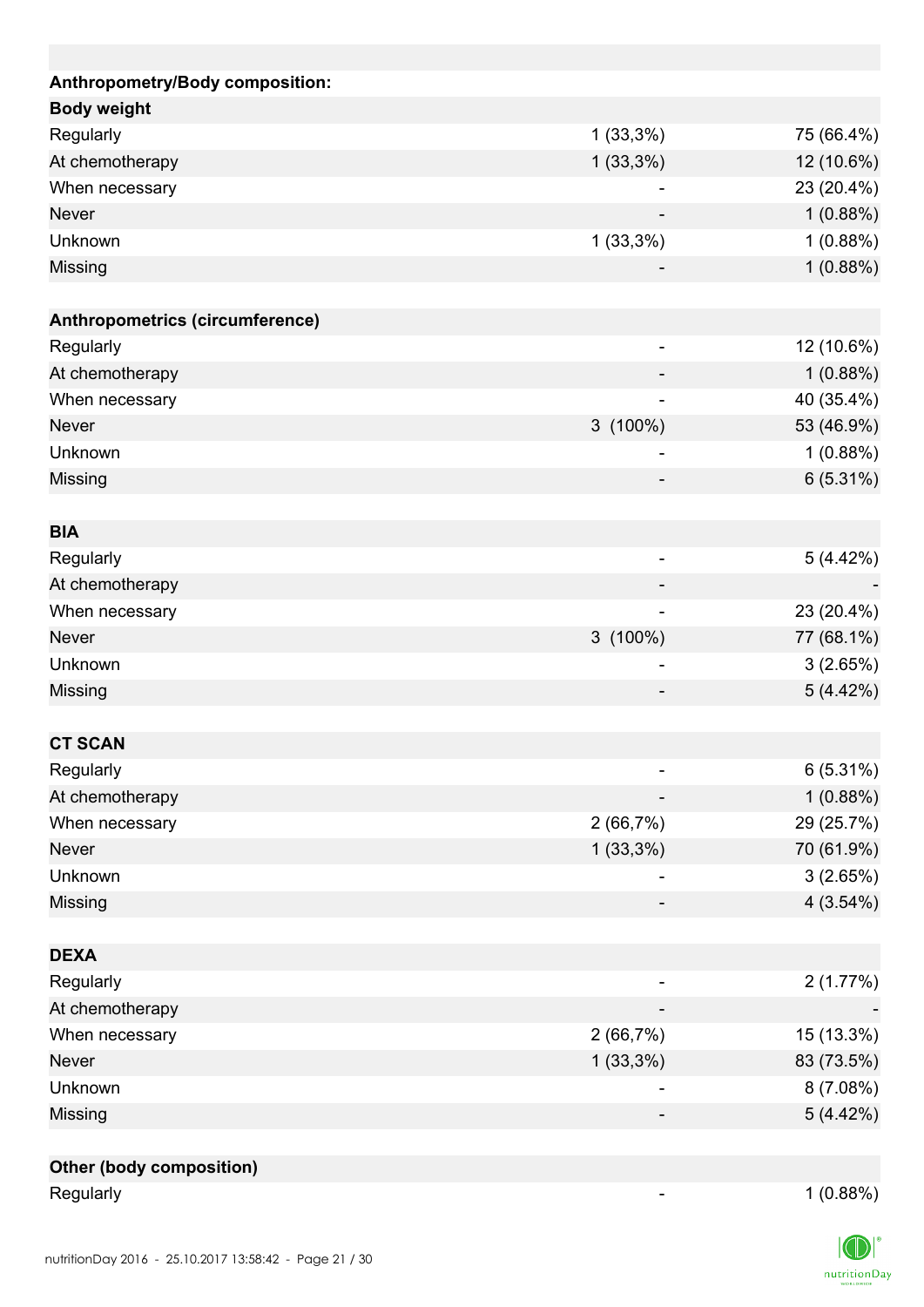| At chemotherapy                      |                          |            |
|--------------------------------------|--------------------------|------------|
| When necessary                       | $1(33,3\%)$              | 16 (14.2%) |
| <b>Never</b>                         |                          | 40 (35.4%) |
| Unknown                              | 2(66,7%)                 | 19 (16.8%) |
| Missing                              |                          | 37 (32.7%) |
|                                      |                          |            |
| <b>Body function:</b>                |                          |            |
| <b>Handgrip</b>                      |                          |            |
| Regularly                            |                          | 6(5.31%)   |
| At chemotherapy                      |                          | 1(0.88%)   |
| When necessary                       |                          | 36 (31.9%) |
| Never                                | $3(100\%)$               | 60 (53.1%) |
| Unknown                              |                          | 4(3.54%)   |
| Missing                              | ۰                        | 6(5.31%)   |
| 6-minutes walking test               |                          |            |
| Regularly                            |                          | 3(2.65%)   |
| At chemotherapy                      | $\overline{\phantom{a}}$ |            |
| When necessary                       |                          | 32 (28.3%) |
| Never                                | 3 (100%)                 | 66 (58.4%) |
| Unknown                              |                          | 5(4.42%)   |
| Missing                              |                          | 7(6.19%)   |
|                                      |                          |            |
| <b>Other (body function)</b>         |                          |            |
| Regularly                            |                          | 4(3.54%)   |
| At chemotherapy                      | -                        |            |
| When necessary                       |                          | 22 (19.5%) |
| Never                                | $1(33,3\%)$              | 45 (39.8%) |
| Unknown                              | 2(66,7%)                 | 15 (13.3%) |
| Missing                              | -                        | 27 (23.9%) |
|                                      |                          |            |
| Nutritional requirements, calculated |                          |            |
| Regularly                            |                          | 32 (28.3%) |
| At chemotherapy                      |                          |            |
| When necessary                       | 2(66,7%)                 | 64 (56.6%) |
| Never                                |                          | 5(4.42%)   |
| Unknown                              | $1(33,3\%)$              |            |
| Missing                              |                          | 12 (10.6%) |
|                                      |                          |            |
| <b>Nutritional intake:</b>           |                          |            |
| <b>Every meal</b>                    |                          |            |
| Regularly                            | $1(33,3\%)$              | 31 (27.4%) |
| At chemotherapy                      |                          | 1(0.88%)   |
| When necessary                       | $1(33,3\%)$              | 49 (43.4%) |

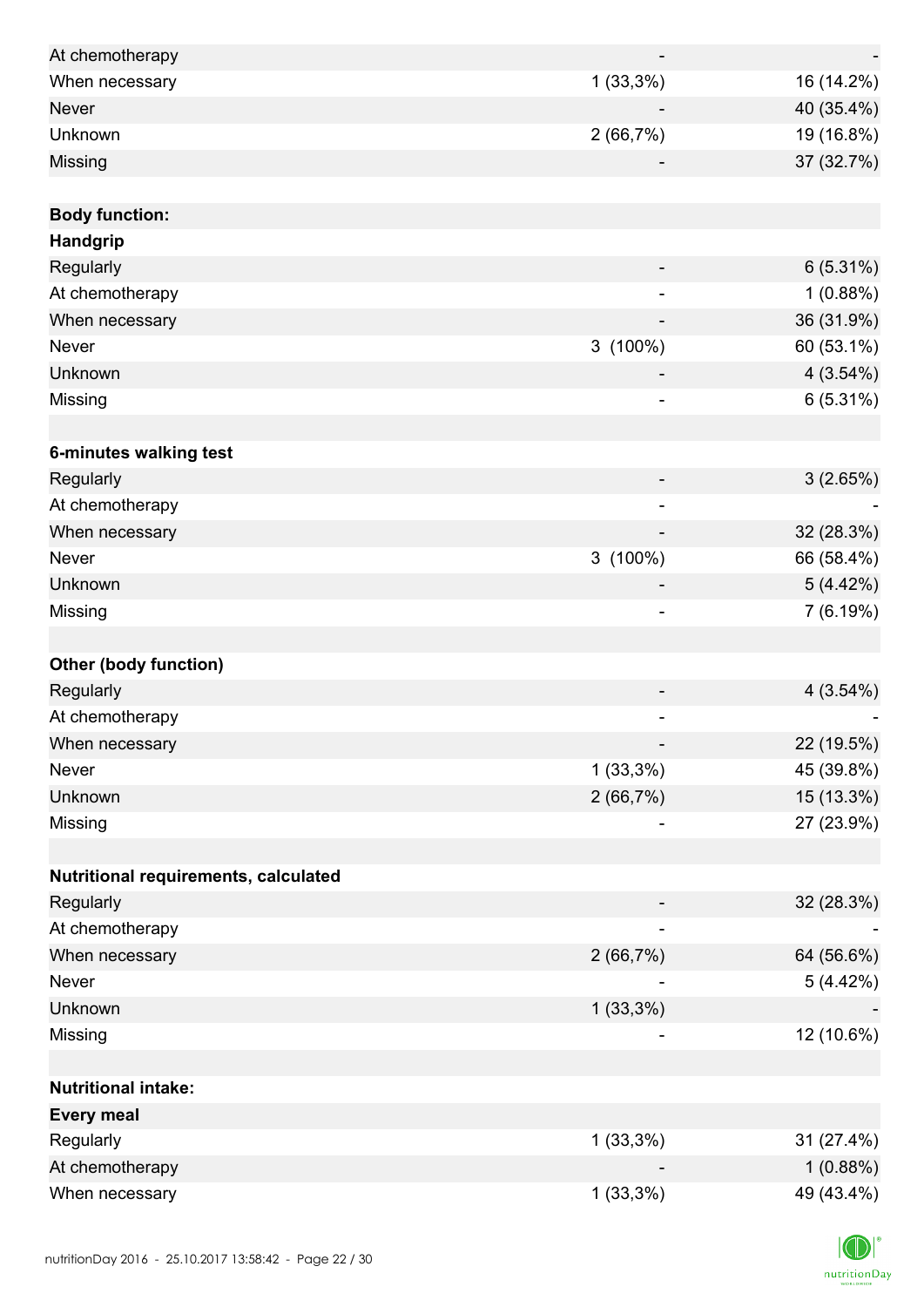| <b>Never</b>                 | $1(33,3\%)$              | 13 (11.5%) |
|------------------------------|--------------------------|------------|
| Unknown                      |                          | 6(5.31%)   |
| Missing                      |                          | 13 (11.5%) |
|                              |                          |            |
| 1 meal per day               |                          |            |
| Regularly                    |                          | 12 (10.6%) |
| At chemotherapy              |                          | 1(0.88%)   |
| When necessary               |                          | 34 (30.1%) |
| Never                        | 2(66,7%)                 | 19 (16.8%) |
| Unknown                      | $1(33,3\%)$              | 9(7.96%)   |
| Missing                      |                          | 38 (33.6%) |
|                              |                          |            |
| 2 meals per day              |                          |            |
| Regularly                    | ۰                        | 12 (10.6%) |
| At chemotherapy              |                          |            |
| When necessary               | $\overline{\phantom{0}}$ | 33 (29.2%) |
| <b>Never</b>                 | 2(66,7%)                 | 20 (17.7%) |
| Unknown                      | $1(33,3\%)$              | 9(7.96%)   |
| Missing                      |                          | 39 (34.5%) |
|                              |                          |            |
| 24h recall                   |                          |            |
| Regularly                    | $1(33,3\%)$              | 27 (23.9%) |
| At chemotherapy              |                          | 2(1.77%)   |
| When necessary               | 1(33,3%)                 | 40 (35.4%) |
| <b>Never</b>                 |                          | 12 (10.6%) |
| Unknown                      | $1(33,3\%)$              | 7(6.19%)   |
| Missing                      |                          | 25 (22.1%) |
|                              |                          |            |
| Other (nutritional intake)   |                          |            |
| Regularly                    |                          | 2(1.77%)   |
| At chemotherapy              |                          |            |
| When necessary               | $1(33,3\%)$              | 16 (14.2%) |
| Never                        |                          | 22 (19.5%) |
| Unknown                      | 2(66,7%)                 | 17 (15.0%) |
| Missing                      |                          | 56 (49.6%) |
|                              |                          |            |
| Questionnaire completed by   |                          |            |
| <b>Dietitian</b>             |                          | 40 (35.4%) |
| <b>Nurse</b>                 | $3(100\%)$               | 29 (25.7%) |
| Physician                    |                          | 38 (33.6%) |
| <b>Nutritional scientist</b> |                          | 5(4.42%)   |
| Other                        |                          |            |
| Missing                      | -                        | 1(0.88%)   |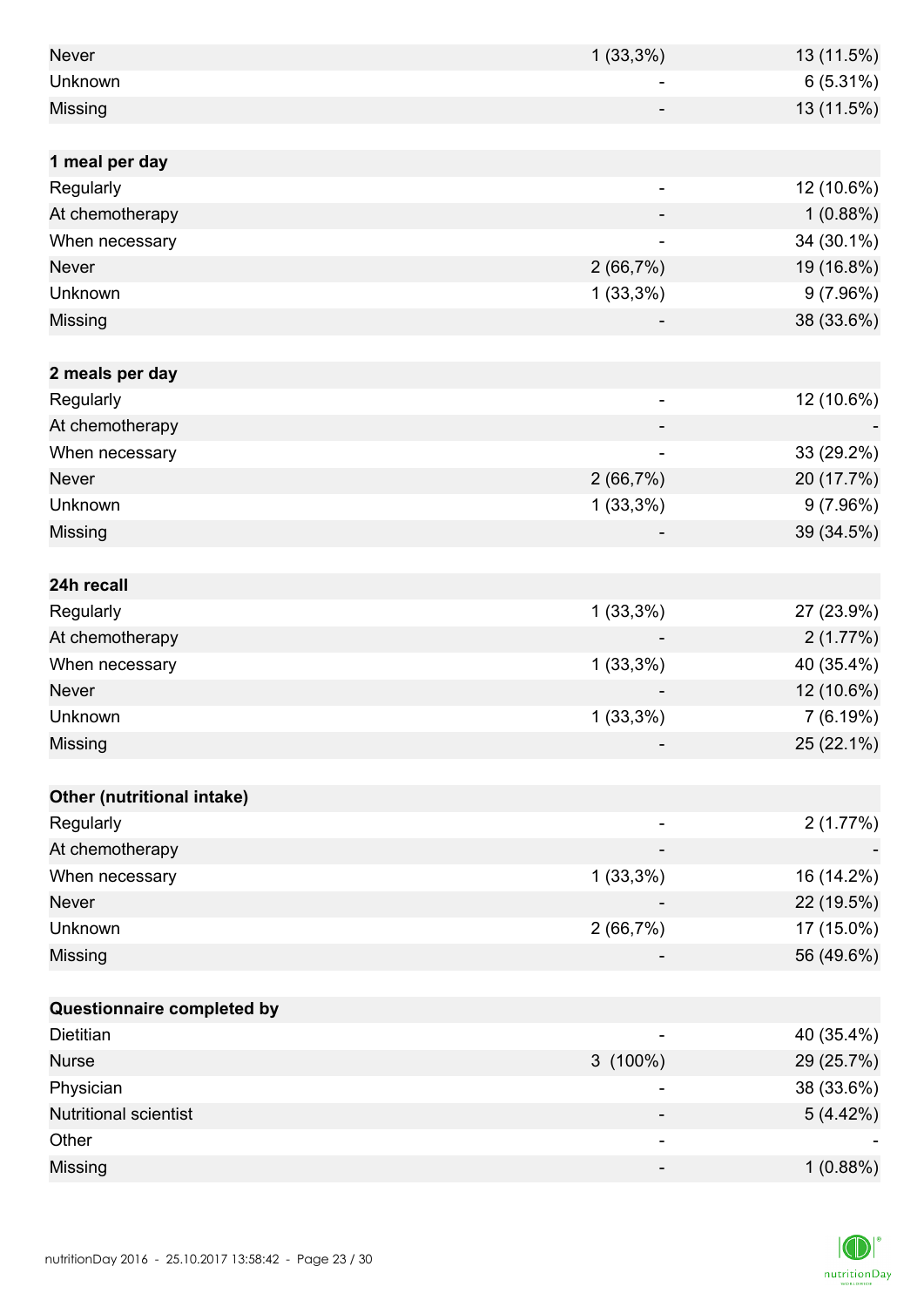|                                                    | <b>YOUR RESULTS</b> | <b>REFERENCE RESULTS</b> |
|----------------------------------------------------|---------------------|--------------------------|
| <b>Number of patients completing Sheet 2_onco:</b> | 42                  | 959                      |
| Demographic data:                                  |                     |                          |
| Age (years)                                        | 48 [14-87]          | 66 [18-96]               |
| Female gender                                      | 19 (45,2%)          | 378 (39.4%)              |
| Weight (kg)                                        | $61,5 \pm 15,2$     | $65.1 \pm 16.5$          |
| Height (cm)                                        | $158,4 \pm 8,8$     | $165.9 \pm 9.9$          |
| BMI (kg/m2)                                        | $24,3 \pm 6,2$      | $23.7 \pm 4.7$           |
| Outpatient (o)/Ward (w)                            |                     |                          |
| Outpatient(o)                                      |                     | 63 (6.57%)               |
| Ward (w)                                           | 42 (100%)           | 892 (93.0%)              |
| Missing                                            |                     | $4(0.42\%)$              |
| <b>Goal of Therapy</b>                             |                     |                          |
| Curative                                           | 15 (35,7%)          | 554 (57.8%)              |
| Palliative                                         | 24 (57,1%)          | 343 (35.8%)              |
| Terminal                                           | $3(7,14\%)$         | 37 (3.86%)               |
| Missing                                            |                     | 25 (2.61%)               |
| <b>Reason for admission</b>                        |                     |                          |
| Clinical diagnostics                               | 5(11,9%)            | 104 (10.8%)              |
| Therapy                                            | 19 (45,2%)          | 469 (48.9%)              |
| Surgery related                                    | 2(4,76%)            | 200 (20.9%)              |
| <b>Treatment complications</b>                     | $8(19,0\%)$         | 119 (12.4%)              |
| Poor health status                                 | $8(19,0\%)$         | 118 (12.3%)              |
| Independent care difficult                         |                     | 6(0.63%)                 |
| Missing                                            |                     |                          |
| <b>Present cancer diagnosis</b>                    |                     |                          |
| <b>Breast</b>                                      | $3(7,14\%)$         | 51 (5.32%)               |
| Colon, rectum                                      | $6(14,3\%)$         | 163 (17.0%)              |
| Prostate                                           | 2(4,76%)            | 29 (3.02%)               |
| Lung                                               | 2(4,76%)            | 75 (7.82%)               |
| Skin                                               |                     | 4(0.42%)                 |
| Kidney/bladder                                     | 1(2,38%)            | 30(3.13%)                |
| Gastric/oesophageal                                | 2(4,76%)            | 144 (15.0%)              |
| Pancreas                                           | 1(2,38%)            | 63 (6.57%)               |
| Lymphoma                                           | 5(11,9%)            | 94 (9.80%)               |
| Ears nose throat (ENT)                             | 1(2,38%)            | 41 (4.28%)               |
| Leukaemia                                          | 7(16,7%)            | 74 (7.72%)               |
| Genital tract                                      | 3(7,14%)            | 32 (3.34%)               |

### *V. Oncology: Cancer patients - Diagnosis & therapy ("Sheet 2 onco"):*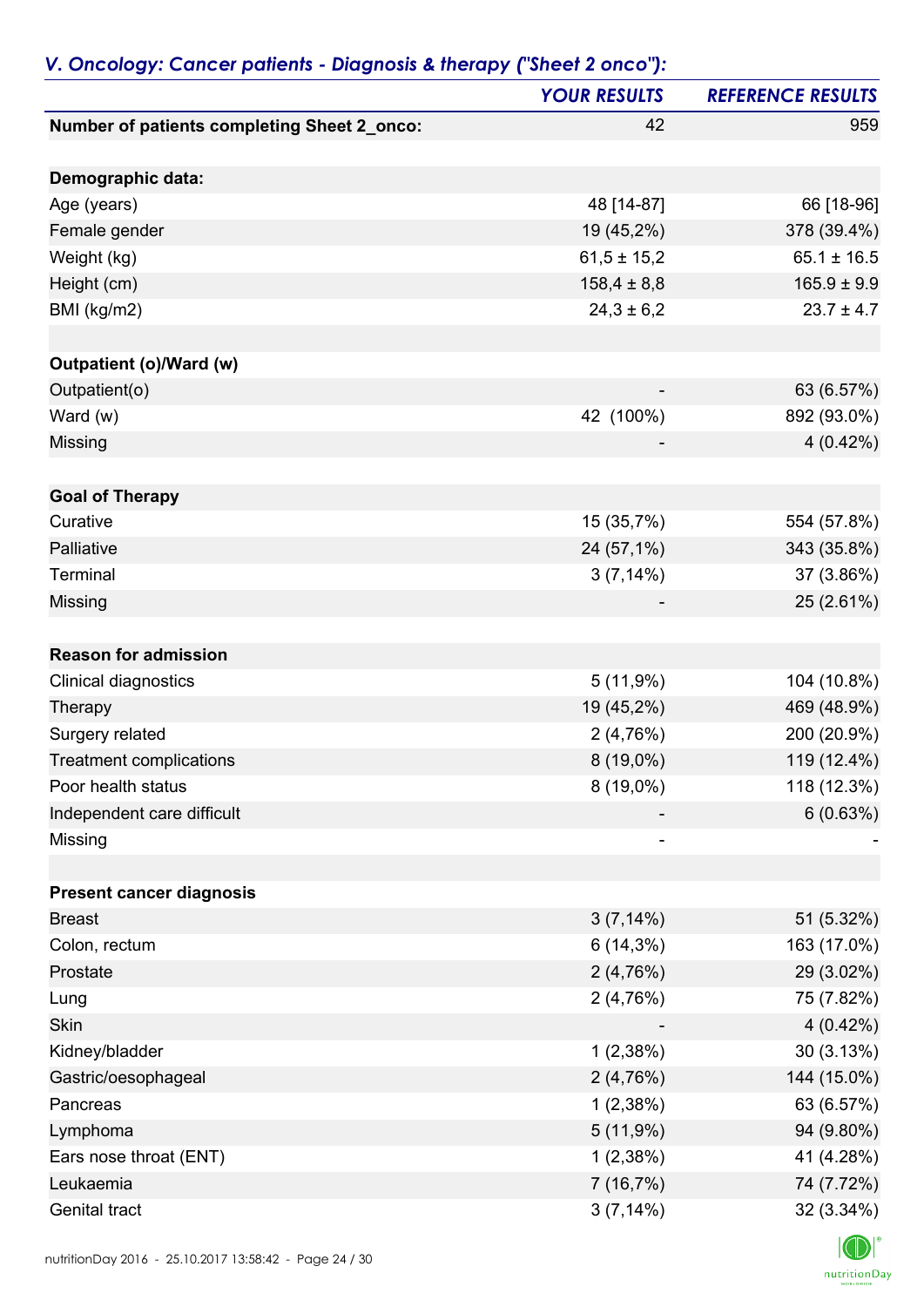| Liver                          |             | 103 (10.7%) |
|--------------------------------|-------------|-------------|
| Sarcoma                        | 5(11,9%)    | 8 (0.83%)   |
| <b>Brain</b>                   |             | 11 (1.15%)  |
| Testicular                     |             |             |
| Other                          | 7 (16,7%)   | 73 (7.61%)  |
| Missing                        |             | 11 (1.15%)  |
|                                |             |             |
| <b>Time since diagnosis</b>    |             |             |
| 0-2 months                     | 5(11,9%)    | 344 (35.9%) |
| 3-5 months                     | 10 (23,8%)  | 159 (16.6%) |
| 6-12 months                    | 11 (26,2%)  | 152 (15.8%) |
| 1-2 years                      | $9(21,4\%)$ | 118 (12.3%) |
| 2-4 years                      | $3(7,14\%)$ | 77 (8.03%)  |
| > 4 years                      | $4(9,52\%)$ | 87 (9.07%)  |
| Missing                        |             | 19 (1.98%)  |
|                                |             |             |
| <b>Cancer staging</b>          |             |             |
| 0=Carcinoma in situ            | $3(7,14\%)$ | 35 (3.65%)  |
| I=Localized                    | 5(11,9%)    | 202 (21.1%) |
| II=Early locally advanced      | 5(11,9%)    | 159 (16.6%) |
| III=Late locally advanced      | 2(4,76%)    | 168 (17.5%) |
| IV=Metastasised                | 27 (64,3%)  | 287 (29.9%) |
| Missing                        |             | 108 (11.3%) |
|                                |             |             |
| Time since first therapy start |             |             |
| No therapy                     | $3(7,14\%)$ | 125 (13.0%) |
| Tumour staging/diagnosis       | $6(14,3\%)$ | 63 (6.57%)  |
| 0-2 months                     | 10 (23,8%)  | 267 (27.8%) |
| 3-5 months                     | 8 (19,0%)   | 128 (13.3%) |
| 6-12 months                    | 7(16,7%)    | 135 (14.1%) |
| 1-2 years                      | $4(9,52\%)$ | 90 (9.38%)  |
| 2-4 years                      | 1(2,38%)    | 59 (6.15%)  |
| > 4 years                      | $3(7,14\%)$ | 98 (10.2%)  |
| Missing                        | -           | 16 (1.67%)  |
|                                |             |             |
| <b>Therapy situation</b>       |             |             |
| Diagnosis                      | $4(9,52\%)$ | 107 (11.2%) |
| Chemotherapy 1st line          | 10 (23,8%)  | 175 (18.2%) |
| Chemotherapy > 1st line        | 12 (28,6%)  | 142 (14.8%) |
| Radiotherapy                   | 5(11,9%)    | 67 (6.99%)  |
| Target therapy                 | $8(19,0\%)$ | 30 (3.13%)  |
| Hormone therapy                |             | 12 (1.25%)  |
| Palliative                     | 2(4,76%)    | 108 (11.3%) |
| Surgery                        | 1(2,38%)    | 322 (33.6%) |

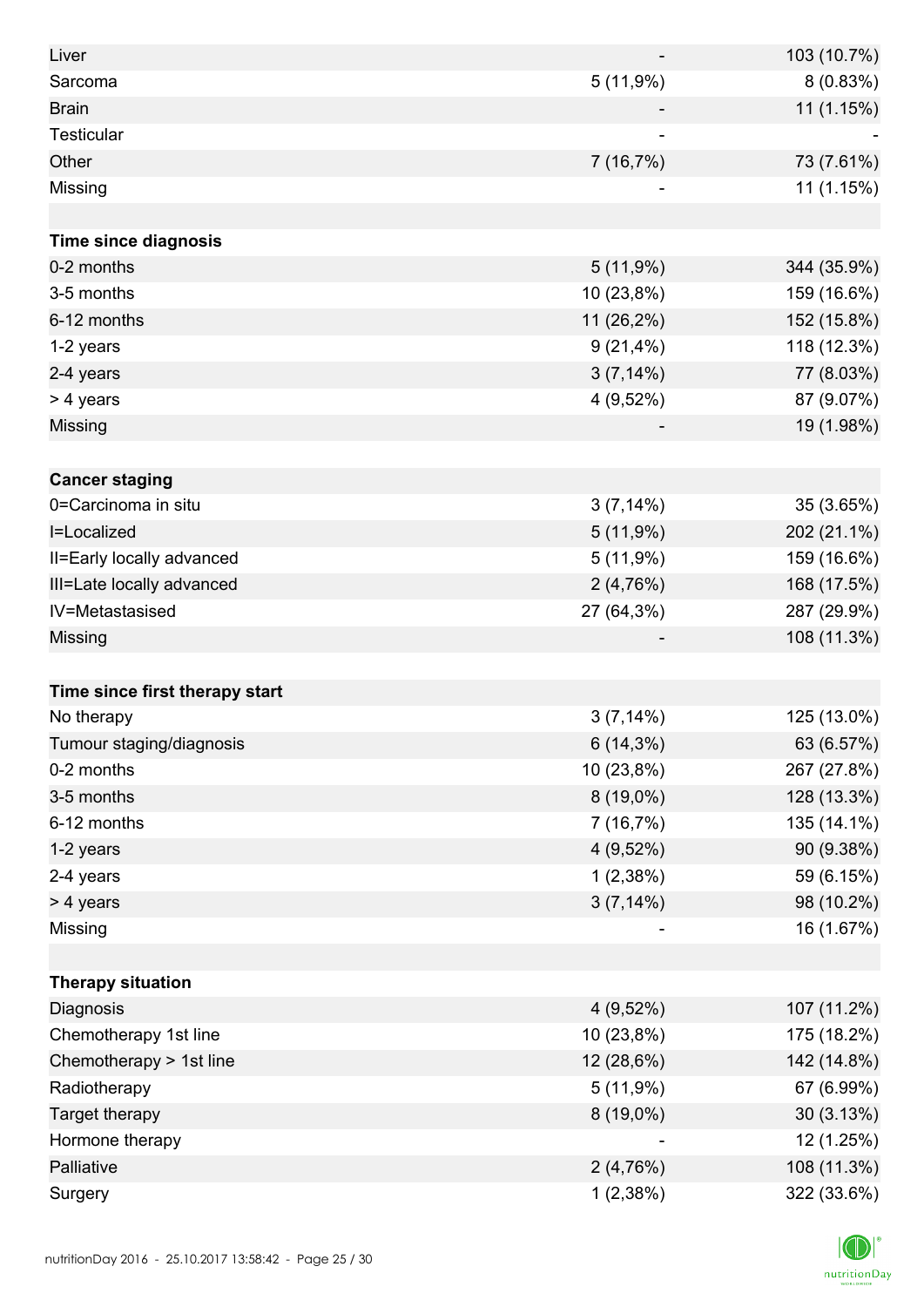| Cancer related complications                   | 2(4,76%)    | 57 (5.94%)  |
|------------------------------------------------|-------------|-------------|
| Therapy related complications                  |             | 36 (3.75%)  |
| Missing                                        |             | 13 (1.36%)  |
|                                                |             |             |
| <b>Infections</b>                              |             |             |
| None                                           | 34 (81,0%)  | 731 (76.2%) |
| Local                                          | 8 (19,0%)   | 136 (14.2%) |
| General                                        |             | 70 (7.30%)  |
| Missing                                        |             | 22 (2.29%)  |
|                                                |             |             |
| <b>Nutrition Treatment</b>                     |             |             |
| No special diet                                | 28 (66,7%)  | 453 (47.2%) |
| Individualized diet plan                       | 7(16,7%)    | 228 (23.8%) |
| Energy rich/protein rich ONS                   | 7(16,7%)    | 120 (12.5%) |
| Enteral nutrition (via NGT/PEG)                | 2(4,76%)    | 52 (5.42%)  |
| Parenteral nutrition                           |             | 128 (13.3%) |
| ONS enriched with special nutrients            |             | 19 (1.98%)  |
| Special nutrients (EPA, branched chained amino |             | 7(0.73%)    |
| acids, glutamine, arginine, carnitine)         |             |             |
| Personal preferences                           |             | 109 (11.4%) |
| Counselling                                    | $4(9,52\%)$ | 54 (5.63%)  |
| Other                                          | 1(2,38%)    | 27 (2.82%)  |
| Missing                                        |             |             |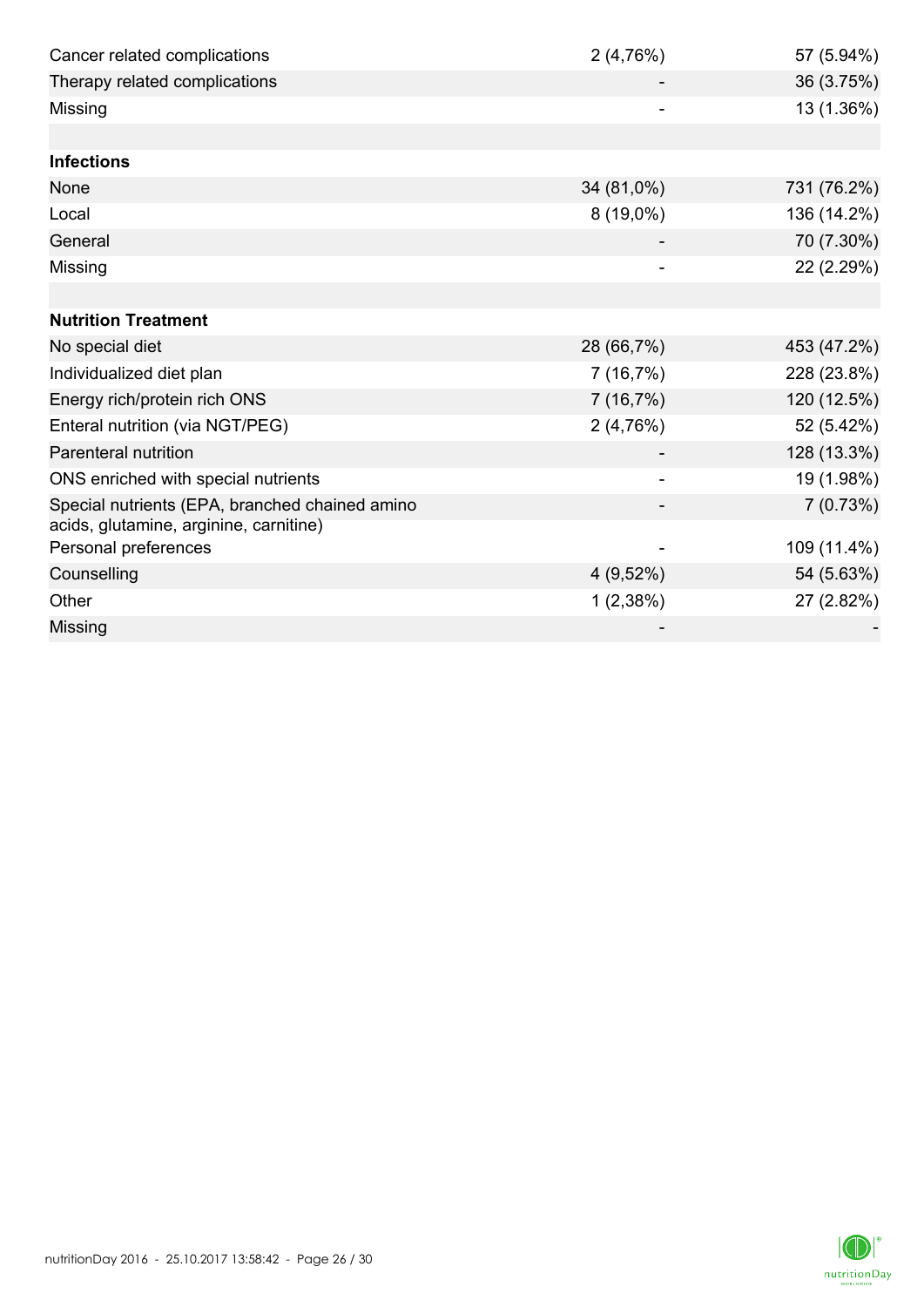| <b>YOUR RESULTS</b><br>Number of patients completing Sheet 3_onco:<br>42<br>951<br>Body weight prior to becoming ill<br>75 [43-120]<br><b>Actual body weight</b><br>64 [37-100]<br>Change in weight was<br>Intentional<br>2(4,76%)<br>Unintentional<br>33 (78,6%)<br>Weight is stable<br>$6(14,3\%)$<br>Missing<br>1(2,38%)<br>During the last week<br>Patients who have had pain:<br>12 (28,6%)<br>Not at all<br>A little<br>11 (26,2%)<br>Quite a bit<br>$4(9,52\%)$<br>Very much<br>14 (33,3%)<br>Missing<br>Patients who needed a rest:<br>$8(19,0\%)$<br>Not at all |
|--------------------------------------------------------------------------------------------------------------------------------------------------------------------------------------------------------------------------------------------------------------------------------------------------------------------------------------------------------------------------------------------------------------------------------------------------------------------------------------------------------------------------------------------------------------------------|
|                                                                                                                                                                                                                                                                                                                                                                                                                                                                                                                                                                          |
| 70 [22-180]<br>63 [21-128]<br>31 (3.23%)<br>607 (63.3%)<br>154 (16.1%)<br>30 (3.13%)<br>329 (34.3%)<br>263 (27.4%)<br>161 (16.8%)<br>107 (11.2%)<br>87 (9.07%)<br>230 (24.0%)                                                                                                                                                                                                                                                                                                                                                                                            |
|                                                                                                                                                                                                                                                                                                                                                                                                                                                                                                                                                                          |
|                                                                                                                                                                                                                                                                                                                                                                                                                                                                                                                                                                          |
|                                                                                                                                                                                                                                                                                                                                                                                                                                                                                                                                                                          |
|                                                                                                                                                                                                                                                                                                                                                                                                                                                                                                                                                                          |
|                                                                                                                                                                                                                                                                                                                                                                                                                                                                                                                                                                          |
|                                                                                                                                                                                                                                                                                                                                                                                                                                                                                                                                                                          |
|                                                                                                                                                                                                                                                                                                                                                                                                                                                                                                                                                                          |
|                                                                                                                                                                                                                                                                                                                                                                                                                                                                                                                                                                          |
|                                                                                                                                                                                                                                                                                                                                                                                                                                                                                                                                                                          |
|                                                                                                                                                                                                                                                                                                                                                                                                                                                                                                                                                                          |
|                                                                                                                                                                                                                                                                                                                                                                                                                                                                                                                                                                          |
|                                                                                                                                                                                                                                                                                                                                                                                                                                                                                                                                                                          |
|                                                                                                                                                                                                                                                                                                                                                                                                                                                                                                                                                                          |
|                                                                                                                                                                                                                                                                                                                                                                                                                                                                                                                                                                          |
|                                                                                                                                                                                                                                                                                                                                                                                                                                                                                                                                                                          |
|                                                                                                                                                                                                                                                                                                                                                                                                                                                                                                                                                                          |
|                                                                                                                                                                                                                                                                                                                                                                                                                                                                                                                                                                          |
|                                                                                                                                                                                                                                                                                                                                                                                                                                                                                                                                                                          |
| A little<br>$6(14,3\%)$<br>279 (29.1%)                                                                                                                                                                                                                                                                                                                                                                                                                                                                                                                                   |
| Quite a bit<br>$6(14,3\%)$<br>212 (22.1%)                                                                                                                                                                                                                                                                                                                                                                                                                                                                                                                                |
| 125 (13.0%)<br>Very much<br>20 (47,6%)                                                                                                                                                                                                                                                                                                                                                                                                                                                                                                                                   |
| 95 (9.91%)<br>1(2,38%)<br>Missing                                                                                                                                                                                                                                                                                                                                                                                                                                                                                                                                        |
|                                                                                                                                                                                                                                                                                                                                                                                                                                                                                                                                                                          |
| Patients who felt weak:                                                                                                                                                                                                                                                                                                                                                                                                                                                                                                                                                  |
| Not at all<br>11 (26,2%)<br>228 (23.8%)                                                                                                                                                                                                                                                                                                                                                                                                                                                                                                                                  |
| A little<br>11 (26,2%)<br>266 (27.7%)                                                                                                                                                                                                                                                                                                                                                                                                                                                                                                                                    |
| Quite a bit<br>$9(21,4\%)$<br>224 (23.4%)                                                                                                                                                                                                                                                                                                                                                                                                                                                                                                                                |
| 10 (23,8%)<br>Very much<br>135 (14.1%)                                                                                                                                                                                                                                                                                                                                                                                                                                                                                                                                   |
| 92 (9.59%)<br>Missing                                                                                                                                                                                                                                                                                                                                                                                                                                                                                                                                                    |
| Patients who felt depressed:                                                                                                                                                                                                                                                                                                                                                                                                                                                                                                                                             |
| Not at all<br>18 (42,9%)<br>348 (36.3%)                                                                                                                                                                                                                                                                                                                                                                                                                                                                                                                                  |
| 10 (23,8%)<br>303 (31.6%)<br>A little                                                                                                                                                                                                                                                                                                                                                                                                                                                                                                                                    |
| Quite a bit<br>$4(9,52\%)$<br>125 (13.0%)                                                                                                                                                                                                                                                                                                                                                                                                                                                                                                                                |
| $9(21,4\%)$<br>Very much<br>72 (7.51%)                                                                                                                                                                                                                                                                                                                                                                                                                                                                                                                                   |
| Missing<br>89 (9.28%)                                                                                                                                                                                                                                                                                                                                                                                                                                                                                                                                                    |

# *V. Oncology: Cancer patients - Appetite, food intake & quality of life ("Sheet 3 onco"):*

### **Patients who were tired:**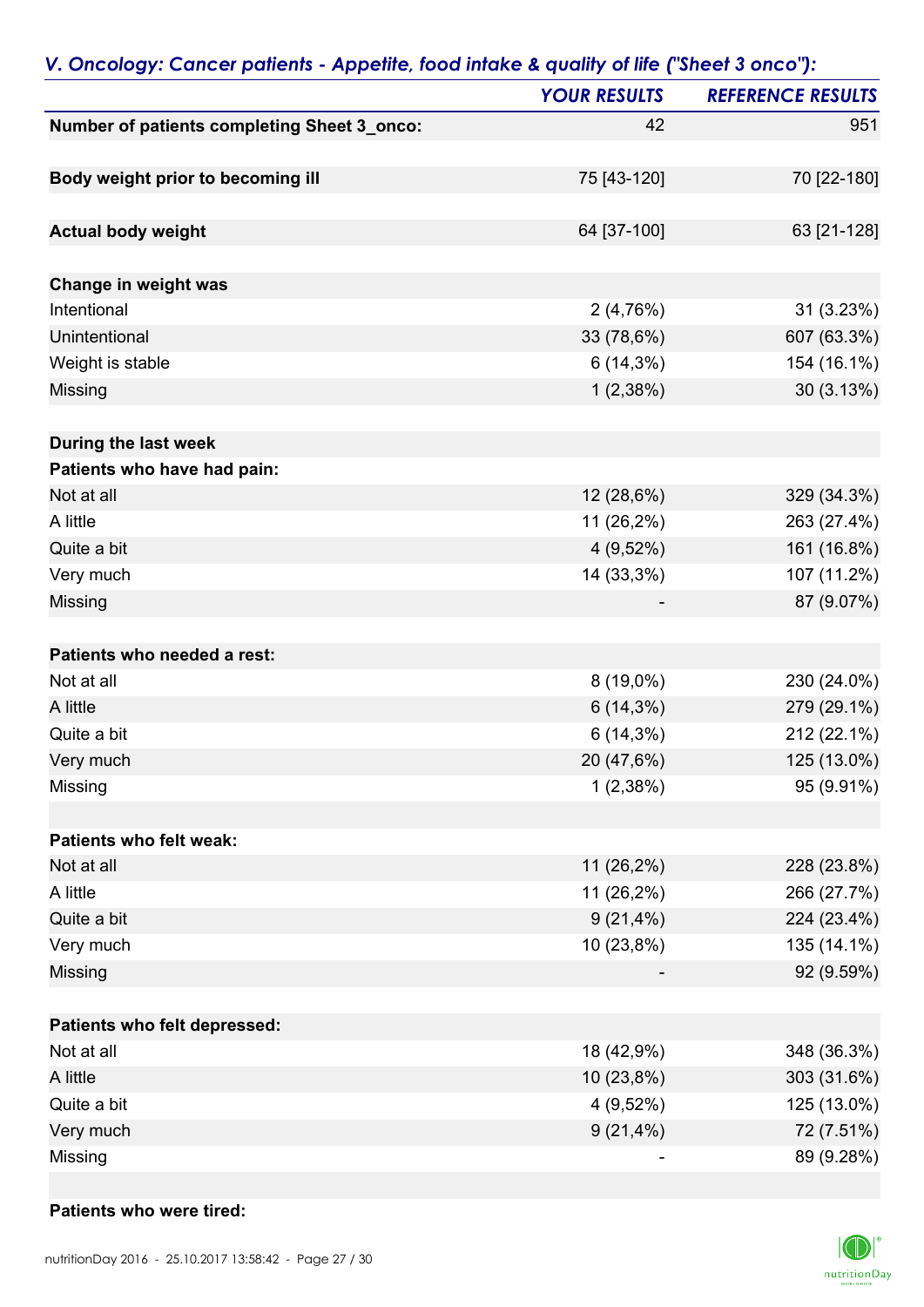| Not at all                                      | $9(21,4\%)$ | 241 (25.1%) |
|-------------------------------------------------|-------------|-------------|
| A little                                        | 12 (28,6%)  | 283 (29.5%) |
| Quite a bit                                     | $8(19,0\%)$ | 213 (22.2%) |
| Very much                                       | 12 (28,6%)  | 116 (12.1%) |
| Missing                                         |             | 89 (9.28%)  |
|                                                 |             |             |
| Patients whose pain interfered with their daily |             |             |
| activities:                                     |             |             |
| Not at all                                      | 13 (31,0%)  | 373 (38.9%) |
| A little                                        | $4(9,52\%)$ | 220 (22.9%) |
| Quite a bit                                     | 5(11,9%)    | 142 (14.8%) |
| Very much                                       | 18 (42,9%)  | 110 (11.5%) |
| Missing                                         |             | 94 (9.80%)  |
|                                                 |             |             |
| Patients who lacked appetite:                   |             |             |
| Not at all                                      | 13 (31,0%)  | 347 (36.2%) |
| A little                                        | 11 (26,2%)  | 238 (24.8%) |
| Quite a bit                                     | 5(11,9%)    | 149 (15.5%) |
| Very much                                       | 12 (28,6%)  | 113 (11.8%) |
| Missing                                         |             | 95 (9.91%)  |
|                                                 |             |             |
| <b>Just now</b>                                 |             |             |
| Patients who have pain:                         |             |             |
| Not at all                                      | 18 (42,9%)  | 375 (39.1%) |
| A little                                        | 10 (23,8%)  | 304 (31.7%) |
| Quite a bit                                     | 5(11,9%)    | 122 (12.7%) |
| Very much                                       | $8(19,0\%)$ | 45 (4.69%)  |
| Missing                                         |             | 98 (10.2%)  |
|                                                 |             |             |
| Patients who need a rest:                       |             |             |
| Not at all                                      | 10 (23,8%)  | 192 (20.0%) |
| A little                                        | 7 (16,7%)   | 322 (33.6%) |
| Quite a bit                                     | 5(11,9%)    | 230 (24.0%) |
| Very much                                       | 19 (45,2%)  | 98 (10.2%)  |
| Missing                                         |             | 96 (10.0%)  |
|                                                 |             |             |
| <b>Patients who feel weak:</b>                  |             |             |
| Not at all                                      | 14 (33,3%)  | 209 (21.8%) |
| A little                                        | 12 (28,6%)  | 313 (32.6%) |
| Quite a bit                                     | 8 (19,0%)   | 219 (22.8%) |
| Very much                                       | 7(16,7%)    | 99 (10.3%)  |
| Missing                                         |             | 98 (10.2%)  |
|                                                 |             |             |
| Patients who are depressed:                     |             |             |
| Not at all                                      | 23 (54,8%)  | 375 (39.1%) |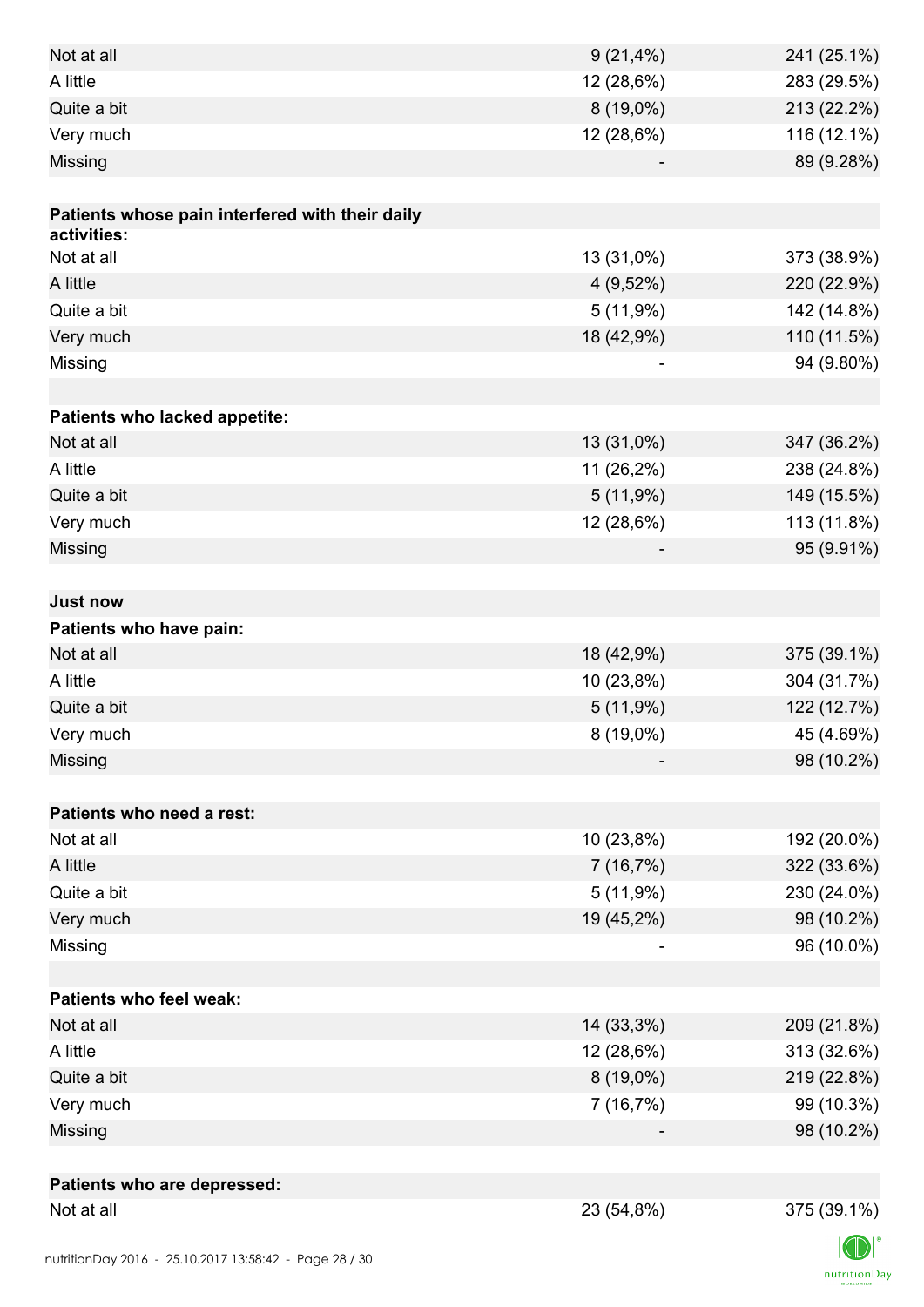| A little                                        | $8(19,0\%)$ | 314 (32.7%) |
|-------------------------------------------------|-------------|-------------|
| Quite a bit                                     | 5(11,9%)    | 116 (12.1%) |
| Very much                                       | 5(11,9%)    | 39 (4.07%)  |
| Missing                                         |             | 96 (10.0%)  |
|                                                 |             |             |
| <b>Patients who are tired:</b>                  |             |             |
| Not at all                                      | 12 (28,6%)  | 222 (23.1%) |
| A little                                        | 15 (35,7%)  | 343 (35.8%) |
| Quite a bit                                     | $9(21,4\%)$ | 197 (20.5%) |
| Very much                                       | 5(11,9%)    | 82 (8.55%)  |
| Missing                                         |             | 94 (9.80%)  |
|                                                 |             |             |
| Patients whose pain interferes with their daily |             |             |
| activities:                                     |             |             |
| Not at all                                      | 15 (35,7%)  | 339 (35.3%) |
| A little                                        | 10 (23,8%)  | 259 (27.0%) |
| Quite a bit                                     | 5(11,9%)    | 154 (16.1%) |
| Very much                                       | 10 (23,8%)  | 80 (8.34%)  |
| Missing                                         |             | 100 (10.4%) |
|                                                 |             |             |
| Patients who lack appetite:                     |             |             |
| Not at all                                      | 12 (28,6%)  | 327 (34.1%) |
| A little                                        | 15 (35,7%)  | 264 (27.5%) |
| Quite a bit                                     | $3(7,14\%)$ | 157 (16.4%) |
| Very much                                       | 11 (26,2%)  | 92 (9.59%)  |
| Missing                                         |             | 99 (10.3%)  |
| Reasons for change in appetite/food intake      |             |             |
| Nausea/Vomiting                                 | 12 (28,6%)  | 154 (16.1%) |
| Inflammation in mouth                           | $3(7,14\%)$ | 55 (5.74%)  |
| Pain                                            | 5(11,9%)    | 116 (12.1%) |
| Constipation                                    | $6(14,3\%)$ | 64 (6.67%)  |
| Diarrhea                                        | 1(2,38%)    | 42 (4.38%)  |
| Change in taste/smell                           | 14 (33,3%)  | 104 (10.8%) |
| Early satiation/Loss of appetite                | 7(16,7%)    | 217 (22.6%) |
| Other                                           | 14 (33,3%)  | 165 (17.2%) |
| Missing                                         |             | 45 (4.69%)  |
|                                                 |             |             |
| Maximum activity performed by patients          |             |             |
| Able to do sports                               | 5(11,9%)    | 38 (3.96%)  |
| Fully active                                    | $3(7,14\%)$ | 125 (13.0%) |
| Able to carry out light activities              | $6(14,3\%)$ | 184 (19.2%) |
| Able to carry out self care                     | $8(19,0\%)$ | 215 (22.4%) |
| Able to carry out limited self care             | 12 (28,6%)  | 146 (15.2%) |
| Confined to bed or chair                        | 7(16,7%)    | 142 (14.8%) |
|                                                 |             |             |